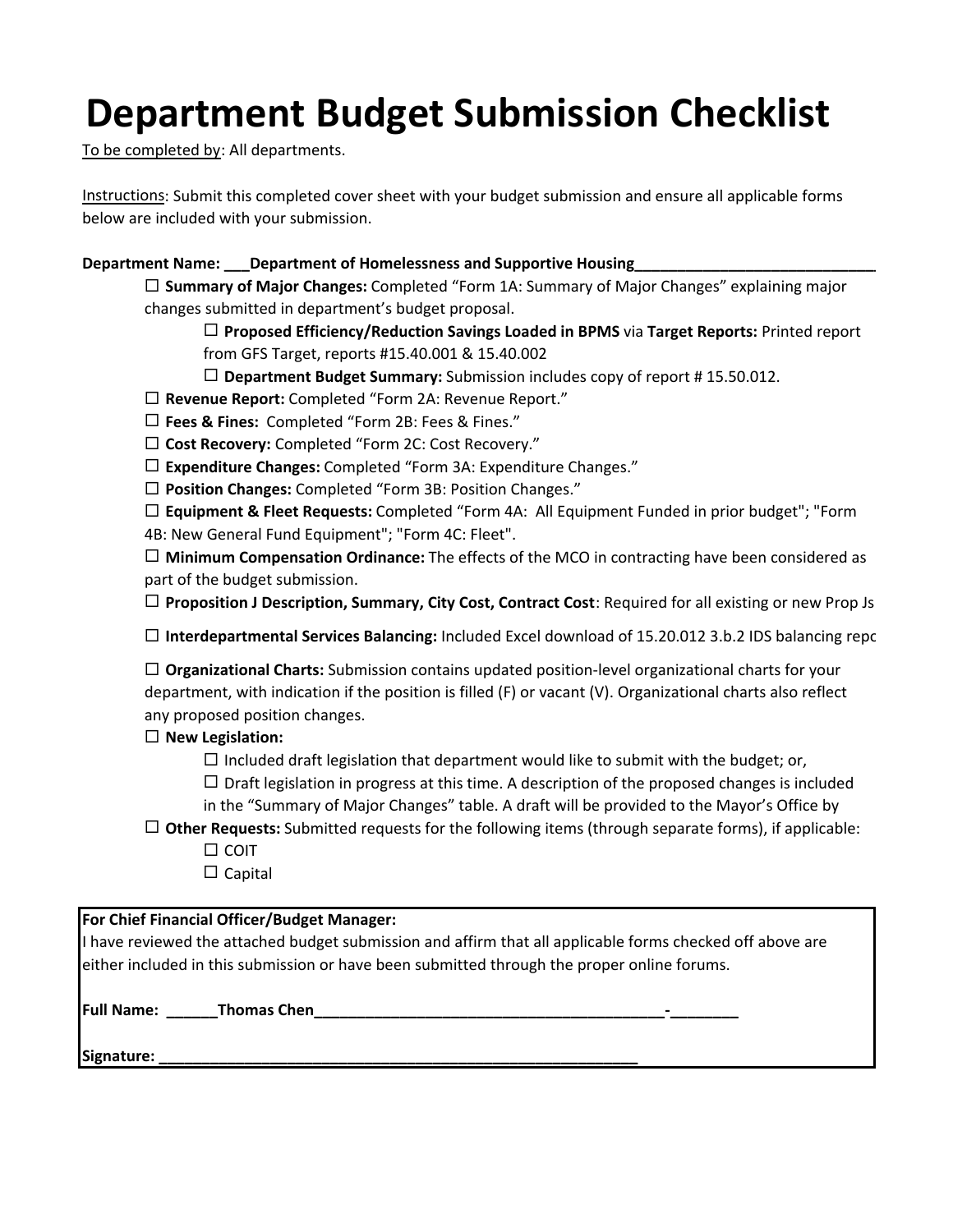| <b>BUDGET FORM 1A: Summary of Major Changes</b>                                      |                                                                                                                                                                                                                                                                |  |  |  |  |  |  |  |  |  |  |
|--------------------------------------------------------------------------------------|----------------------------------------------------------------------------------------------------------------------------------------------------------------------------------------------------------------------------------------------------------------|--|--|--|--|--|--|--|--|--|--|
|                                                                                      | FY 2020-21 and FY 2021-22                                                                                                                                                                                                                                      |  |  |  |  |  |  |  |  |  |  |
|                                                                                      | <b>Department of Homelessness and Supportive Housing</b>                                                                                                                                                                                                       |  |  |  |  |  |  |  |  |  |  |
| <b>Major Changes</b>                                                                 | <b>Department Response</b>                                                                                                                                                                                                                                     |  |  |  |  |  |  |  |  |  |  |
|                                                                                      | Overall, the Department's proposed two-year budget balances work order increases for services<br>from other City departments and reflects increases in state and local revenues. HSH did not<br>enhance its General Fund budget during the departmental phase. |  |  |  |  |  |  |  |  |  |  |
| 1. SUMMARY. What major changes is the                                                |                                                                                                                                                                                                                                                                |  |  |  |  |  |  |  |  |  |  |
| department proposing? Clearly describe                                               |                                                                                                                                                                                                                                                                |  |  |  |  |  |  |  |  |  |  |
| each change, including the fiscal impact of                                          |                                                                                                                                                                                                                                                                |  |  |  |  |  |  |  |  |  |  |
| the proposal, and how the department                                                 |                                                                                                                                                                                                                                                                |  |  |  |  |  |  |  |  |  |  |
| proposes to fund each significant change                                             |                                                                                                                                                                                                                                                                |  |  |  |  |  |  |  |  |  |  |
| (i.e. reprioritization of existing funds,                                            |                                                                                                                                                                                                                                                                |  |  |  |  |  |  |  |  |  |  |
| grants, or other new revenues). Include                                              |                                                                                                                                                                                                                                                                |  |  |  |  |  |  |  |  |  |  |
| detail related to position changes in                                                |                                                                                                                                                                                                                                                                |  |  |  |  |  |  |  |  |  |  |
| Position section below.                                                              |                                                                                                                                                                                                                                                                |  |  |  |  |  |  |  |  |  |  |
|                                                                                      | <b>General Fund Changes:</b><br>Fund 10000 - Major change is \$1M cost neutral work order increase; utility budget for homeless<br>shelters transferred from H.S.A. LOSP Operating budget increased \$8M in BY+1 (work order<br>with MOHCD).                   |  |  |  |  |  |  |  |  |  |  |
| 2. EXPENDITURES. What expenditure                                                    | Fund 10020 - \$8.1M increase from one time Whole Person Care expenditures offsets by WPC                                                                                                                                                                       |  |  |  |  |  |  |  |  |  |  |
| changes did the department submit from                                               | revenue increase. Zero out WPC revenue and expenditures for BY+1 as the grant will end by                                                                                                                                                                      |  |  |  |  |  |  |  |  |  |  |
| the base budget? Please differentiate                                                | 1/1/2021                                                                                                                                                                                                                                                       |  |  |  |  |  |  |  |  |  |  |
| between General Fund and non-General                                                 | Fund 10030 - \$800K increase from Care Not Cash expeditures offsets by CNC revenue increase.                                                                                                                                                                   |  |  |  |  |  |  |  |  |  |  |
| Fund.                                                                                | <b>Non General Fund Changes:</b>                                                                                                                                                                                                                               |  |  |  |  |  |  |  |  |  |  |
|                                                                                      | \$2.9M one time increase in HHAP expenditures offsets by revenue.<br>Remove U.S. Department of Housing and Urban Development Continuum of Care expenditures                                                                                                    |  |  |  |  |  |  |  |  |  |  |
| (This should match an Audit Trail, as<br>shown in form 3A Expenditure Changes).      | and Revenue from the budget, but will request appropriation authority in the fall                                                                                                                                                                              |  |  |  |  |  |  |  |  |  |  |
| 3. REVENUE. What revenue changes did                                                 | Major changes listed above.                                                                                                                                                                                                                                    |  |  |  |  |  |  |  |  |  |  |
| the department submit from the base                                                  |                                                                                                                                                                                                                                                                |  |  |  |  |  |  |  |  |  |  |
| budget? Please differentiate between                                                 |                                                                                                                                                                                                                                                                |  |  |  |  |  |  |  |  |  |  |
| General Fund and non-General Fund.                                                   |                                                                                                                                                                                                                                                                |  |  |  |  |  |  |  |  |  |  |
|                                                                                      |                                                                                                                                                                                                                                                                |  |  |  |  |  |  |  |  |  |  |
| (This should match an Audit Trail, as<br>shown in form 2A Revenue Report).           |                                                                                                                                                                                                                                                                |  |  |  |  |  |  |  |  |  |  |
| 4. TARGET. How did the department meet<br>its target? What are the programmatic,     | HSH is not able to propose cuts to meet the targe without directing services. Please see HSH's<br>transmittal letter for more detailed explanations.                                                                                                           |  |  |  |  |  |  |  |  |  |  |
| operational, or staffing impacts of this                                             |                                                                                                                                                                                                                                                                |  |  |  |  |  |  |  |  |  |  |
| proposed reduction?                                                                  |                                                                                                                                                                                                                                                                |  |  |  |  |  |  |  |  |  |  |
|                                                                                      | Remove all HUD CoC grant funded positions to off budget. Will request appropriation authority                                                                                                                                                                  |  |  |  |  |  |  |  |  |  |  |
| 5. POSITIONS. Did the department include<br>changes to positions or special classes? | in July for those positions to better align with HUD timelines.                                                                                                                                                                                                |  |  |  |  |  |  |  |  |  |  |
| What is the overall General Fund impact?                                             | Reassign 2119 to DPH work order (MHSA funding) and TX to a 1823. This TX is cost neutral as                                                                                                                                                                    |  |  |  |  |  |  |  |  |  |  |
| Highlight any changes related to major                                               | the cost will be covered by MHSA funding.                                                                                                                                                                                                                      |  |  |  |  |  |  |  |  |  |  |
| changes/initiatives as noted in the                                                  | TX a 1842 to 1822                                                                                                                                                                                                                                              |  |  |  |  |  |  |  |  |  |  |
| Summary section.                                                                     |                                                                                                                                                                                                                                                                |  |  |  |  |  |  |  |  |  |  |
|                                                                                      |                                                                                                                                                                                                                                                                |  |  |  |  |  |  |  |  |  |  |
| (Reminder: No increases to General Fund                                              |                                                                                                                                                                                                                                                                |  |  |  |  |  |  |  |  |  |  |
| supported FTE should be loaded in the                                                |                                                                                                                                                                                                                                                                |  |  |  |  |  |  |  |  |  |  |
| system. Include reference numbers for all                                            |                                                                                                                                                                                                                                                                |  |  |  |  |  |  |  |  |  |  |
| position changes).                                                                   |                                                                                                                                                                                                                                                                |  |  |  |  |  |  |  |  |  |  |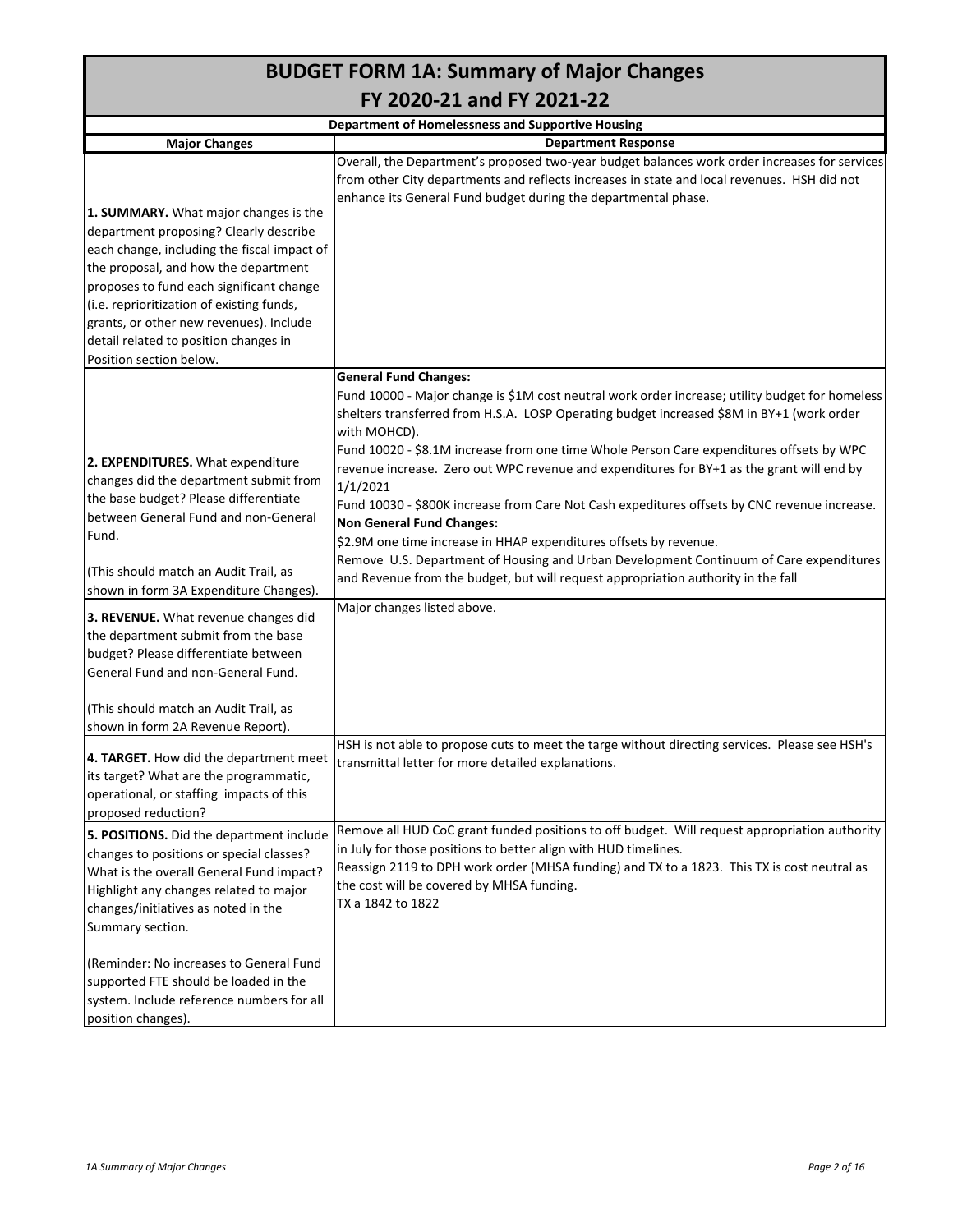# **BUDGET FORM 1A: Summary of Major Changes FY 2020‐21 and FY 2021‐22**

|                                                                    | <b>Department of Homelessness and Supportive Housing</b>                                                                               |
|--------------------------------------------------------------------|----------------------------------------------------------------------------------------------------------------------------------------|
|                                                                    | HSH is requesting new work order with DT for the 1064-68 Mission project. The work order                                               |
| 6. INTERDEPARTMENTAL SERVICES (IDS).                               | amount is \$668,649 for one time for all IT set ups. HSH never received any budget for the                                             |
| Is the department proposing any                                    | project other than \$5M G.O Bond funding which entirely goes to construction of the site. DT is                                        |
| discretionary changes to IDS workorders                            | in agreement with HSH.                                                                                                                 |
| (excluding those that are centrally loaded                         | HSH is also requesting street cleaning services from DPW for its new office at 440 Turk. The                                           |
| by the Mayor's Office)? If so, describe the                        | amount is \$124,259 ongoing. DPW is in agreement with HSH.                                                                             |
|                                                                    | changes, including the change amount, the HSH is requesting to continue a full time HR analyst from DHR for one addtional year to help |
| corresponding requesting/performing                                | with HSH's HR needs. HSH's HR team is currently extremely short staffed. The work order                                                |
| department, and whether those                                      | amount is \$231,583 one time. DHR is in agreement with HSH.                                                                            |
| departments are in agreement with the                              |                                                                                                                                        |
| change.                                                            |                                                                                                                                        |
|                                                                    |                                                                                                                                        |
| (Reminder: A new IDS balancing report                              |                                                                                                                                        |
| (15.20.012 3.b.2) is available in CFO                              |                                                                                                                                        |
| Dashboards > Enterprise Planning in BI).                           |                                                                                                                                        |
|                                                                    | No                                                                                                                                     |
| 7. LEGISLATION. Is the department seeking                          |                                                                                                                                        |
| to submit any legislation with the budget?                         |                                                                                                                                        |
| Does the department's budget assume any                            |                                                                                                                                        |
| revenues/expenditures that require a                               |                                                                                                                                        |
| legislative change?                                                |                                                                                                                                        |
| If so, please submit drafts of legislation                         |                                                                                                                                        |
| along with the budget submission. Or                               |                                                                                                                                        |
|                                                                    |                                                                                                                                        |
| provide a summary of desired legislation                           |                                                                                                                                        |
| and an expected date of submission, if still                       |                                                                                                                                        |
| in progress.<br>8. PROP J: Identify existing Prop J Analyses       |                                                                                                                                        |
| that will continue, and if the department's                        | No new contract. HSH is resubmitting existing Prop J for reapproval.                                                                   |
| budget proposes any NEW contracting out                            |                                                                                                                                        |
| of work previously done by City workers.                           |                                                                                                                                        |
|                                                                    |                                                                                                                                        |
| 9. TRANSFER OF FUNCTION: Is the                                    | No                                                                                                                                     |
| department requesting any Transfer of                              |                                                                                                                                        |
| Functions of positions between                                     |                                                                                                                                        |
| departments? If so, please explain.                                |                                                                                                                                        |
| 10. INTERIM EXCEPTIONS: Is the                                     | No                                                                                                                                     |
| department requesting any interim                                  |                                                                                                                                        |
| exceptions (new positions that are 1.0 FTE                         |                                                                                                                                        |
| rather than 0.77)? If so, for what reason                          |                                                                                                                                        |
| are is the request heing made?<br>11. FELLOWSHIP PROGRAMS: Did the | Yes, 1 FTE at 1801 level for SF Fellow program.                                                                                        |
| department apply to any citywide                                   |                                                                                                                                        |
| fellowship programs, including San                                 |                                                                                                                                        |
| Francisco Fellows, the Fish Fellowship, or                         |                                                                                                                                        |
| the 1249 HR Analyst Trainee Program?                               |                                                                                                                                        |
|                                                                    |                                                                                                                                        |
| Reminder for AIR, PRT, PUC and SFMTA,                              |                                                                                                                                        |
| please also address FY 21/22, including the                        |                                                                                                                                        |
| 1249 HR Analyst Trainee program.                                   |                                                                                                                                        |
|                                                                    |                                                                                                                                        |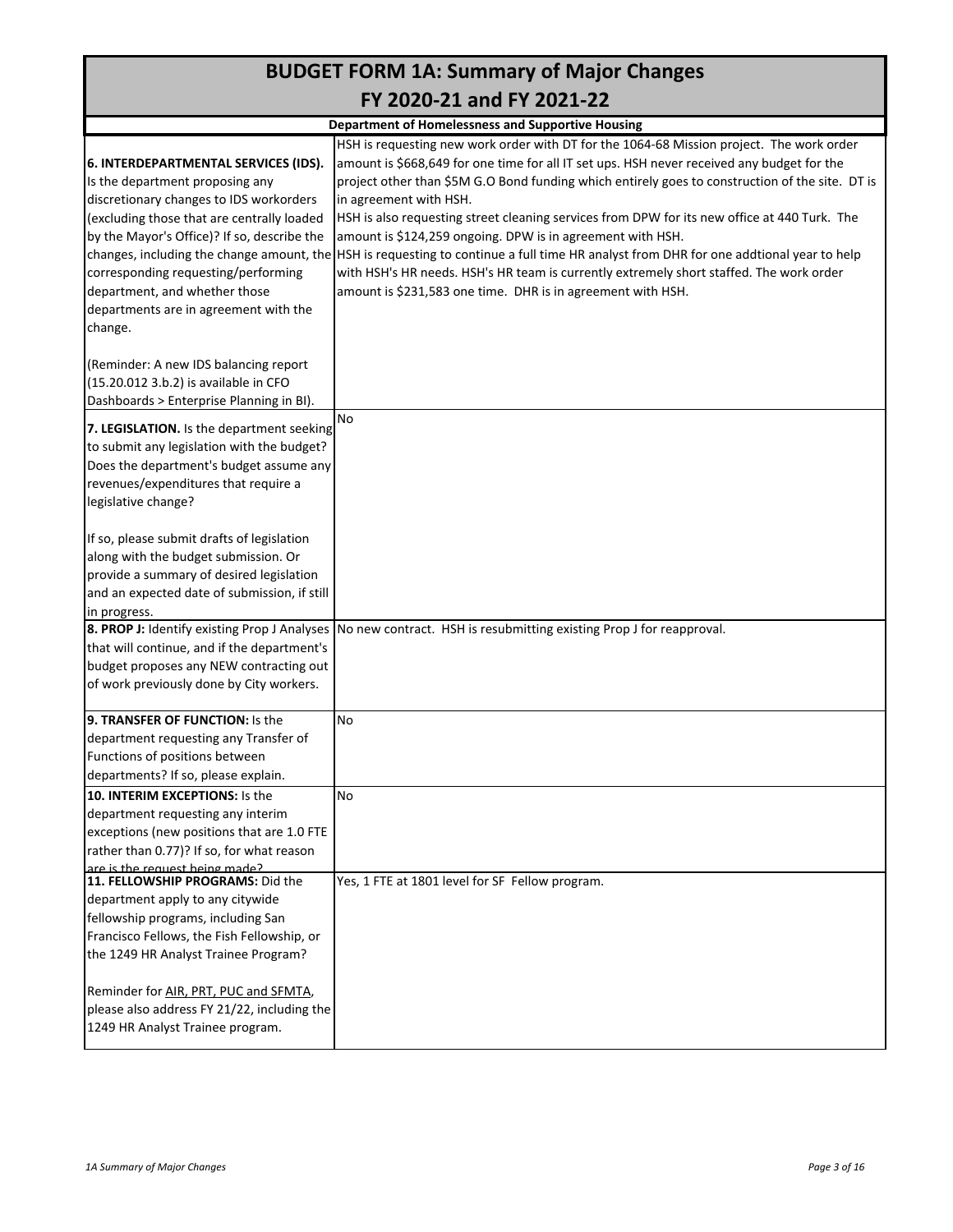\*Only applicable for departments with General Fund Targets

**Please run Oracle Business Intelligence Reports 15.40.001 & 15.40.002, aka "Target Reports" and include with budget submission to reflect Efficiency/Reduction Target proposal is loaded in the budget system.**

| <b>GFS Target</b> | <b>Basic</b> | Positions | <b>FTE Cost Report</b> | Balancing | Mayor's Budget Book Annual Appropriation |                                                       | <b>Labor Negotiation</b> |  |
|-------------------|--------------|-----------|------------------------|-----------|------------------------------------------|-------------------------------------------------------|--------------------------|--|
|                   |              |           |                        |           | * Select a Report                        |                                                       |                          |  |
|                   |              |           |                        |           |                                          | 15.40.001 GFS Target & Non GFS Balance - Dept Detail  |                          |  |
|                   |              |           |                        |           |                                          | 15.40.002 GFS Target & Non-GFS Balance - Dept Summary |                          |  |

See next page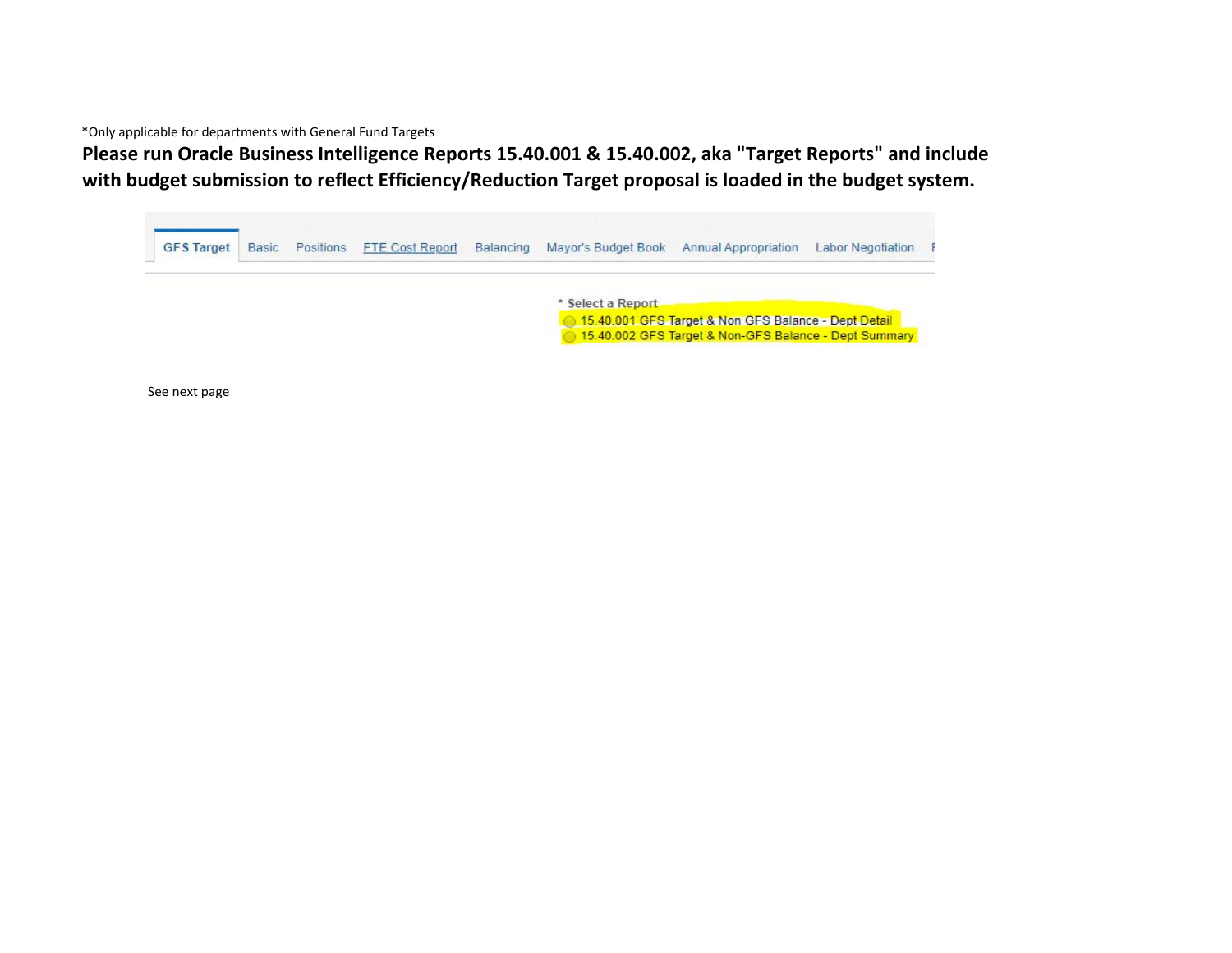| Select a Report<br>15.40.001 GFS Target & Non GFS Balance - Dept Detail 2021 | <b>Budget Year</b> | <b>Snapshot</b><br>Current | Department<br><b>HOM</b> |                           |            |           |       |      |
|------------------------------------------------------------------------------|--------------------|----------------------------|--------------------------|---------------------------|------------|-----------|-------|------|
| CY                                                                           | 2020               | <b>Phase CY</b>            | 2019-2020                | <b>Phase BY 2020-2021</b> | Phase BY+1 | 2021-2022 | $BY+$ | 2022 |

**15.40.001 GFS Target & Non GFS Balance** Time run: 2/21/2020 8:35:07 AM

#### **Department: HOM Homelessness Services (General Fund Supported)**

|                    |                                  | BY General Fund Supported |                    |                | BY+1 General Fund Supported |               |                |
|--------------------|----------------------------------|---------------------------|--------------------|----------------|-----------------------------|---------------|----------------|
| Account Lvl 2 Code | Category                         | BY Base                   | BY DEPT +          | BY MYR         | BY+1 Base                   | BY+1 DEPT +   | BY+1 MYR       |
|                    |                                  |                           | <b>MYR Changes</b> | Proposed Amt   |                             | MYR Changes   | Proposed Amt   |
| <b>ELIMINATION</b> | Transfer Adjustment-Source       | (18, 331, 684)            | (800, 256)         | (19, 131, 940) | (18, 331, 684)              | (1, 397, 996) | (19,729,680)   |
|                    |                                  | (18, 331, 684)            | (800, 256)         | (19, 131, 940) | (18, 331, 684)              | (1, 397, 996) | (19, 729, 680) |
| <b>EXPENDITURE</b> | Aid Assistance                   | 810,475                   |                    | 810,475        | 810,475                     |               | 810.475        |
|                    | Capital Outlay                   |                           |                    |                |                             |               |                |
|                    | City Grant Program               | 155,928,873               | 2,068,400          | 157,997,273    | 155,928,873                 | 2,068,400     | 157,997,273    |
|                    | <b>Mandatory Fringe Benefits</b> | 6,104,139                 | (67, 022)          | 6,037,117      | 6.161.054                   | (68, 145)     | 6,092,909      |
|                    | Materials & Supplies             | 153,165                   |                    | 153.165        | 153,165                     |               | 153.165        |
|                    | Non-Personnel Services           | 29.219.532                | (2,829,940)        | 26,389,592     | 29,219,532                  | (2,827,594)   | 26,391,938     |
|                    | Overhead and Allocations         | 50,000                    | (50,000)           | l٥             | 50,000                      | (50,000)      |                |
|                    | Programmatic Projects            | 10,538,544                | 8,718,436          | 19,256,980     | 10,538,544                  |               | 10,538,544     |
|                    | Salaries                         | 13,461,205                | (63, 416)          | 13,397,789     | 13,937,114                  | (65, 647)     | 13,871,467     |
|                    | Services Of Other Depts          | 21.969.078                | 1,688,380          | 23,657,458     | 21,969,078                  | 9,506,983     | 31,476,061     |
|                    |                                  | 238,235,011               | 9,464,838          | 247,699,849    | 238,767,835                 | 8,563,997     | 247,331,832    |
| <b>REVENUE</b>     | Expenditure Recovery             | 8,401,351                 | (916,043)          | 7,485,308      | 8,401,351                   | (905, 125)    | 7,496,226      |
|                    | Intergovernmental Rev-State      | 12,470,372                | 8,130,059          | 20,600,431     | 12,470,372                  |               | 12,470,372     |
|                    | IntraFund Transfers In           | 18,331,684                | 800,256            | 19,131,940     | 18,331,684                  | 1,397,996     | 19,729,680     |
|                    | Other Revenues                   | 257,500                   |                    | 257,500        | 257,500                     |               | 257,500        |
|                    | Rents & Concessions              | 129,840                   |                    | 129,840        | 129,840                     |               | 129,840        |
|                    |                                  | 39,590,747                | 8,014,272          | 47,605,019     | 39,590,747                  | 492,871       | 40,083,618     |

|     | Category             | BY Base Amt | BY DEPT +   | BY MYR                | BY+1 Base   | BY+1 DEPT + | BY+1 MYR     |             |
|-----|----------------------|-------------|-------------|-----------------------|-------------|-------------|--------------|-------------|
|     |                      |             | MYR Changes | Proposed Amt          |             | MYR Changes | Proposed Amt |             |
|     |                      |             |             |                       |             |             |              |             |
| GFS | General Fund Support | 198,644,264 |             | 1,450,566 200,094,830 | 199,177,088 | 8,071,126   |              | 207,248,214 |

# **General Fund Support - BY Target vs Mayor Proposed General Fund Support - BY+ 1 Target vs Mayor Proposed**

| Department              | <b>Baseline Target</b> | BY MYR                  | Amt Over       | BY+1 Department         | BY+1 Baseline Target | $BY+1$ MYR   | BY+1 Amt            |
|-------------------------|------------------------|-------------------------|----------------|-------------------------|----------------------|--------------|---------------------|
| <b>Reduction Target</b> |                        | Proposed GFS            | (Under) Target | <b>Reduction Target</b> |                      | Proposed GFS | Over (Under) Target |
| 199.929                 |                        | 192.444.335 201.238.574 | 7,650,495      | (12,399,859)            | 186,777,229          | 208,391,958  | 20,470,985          |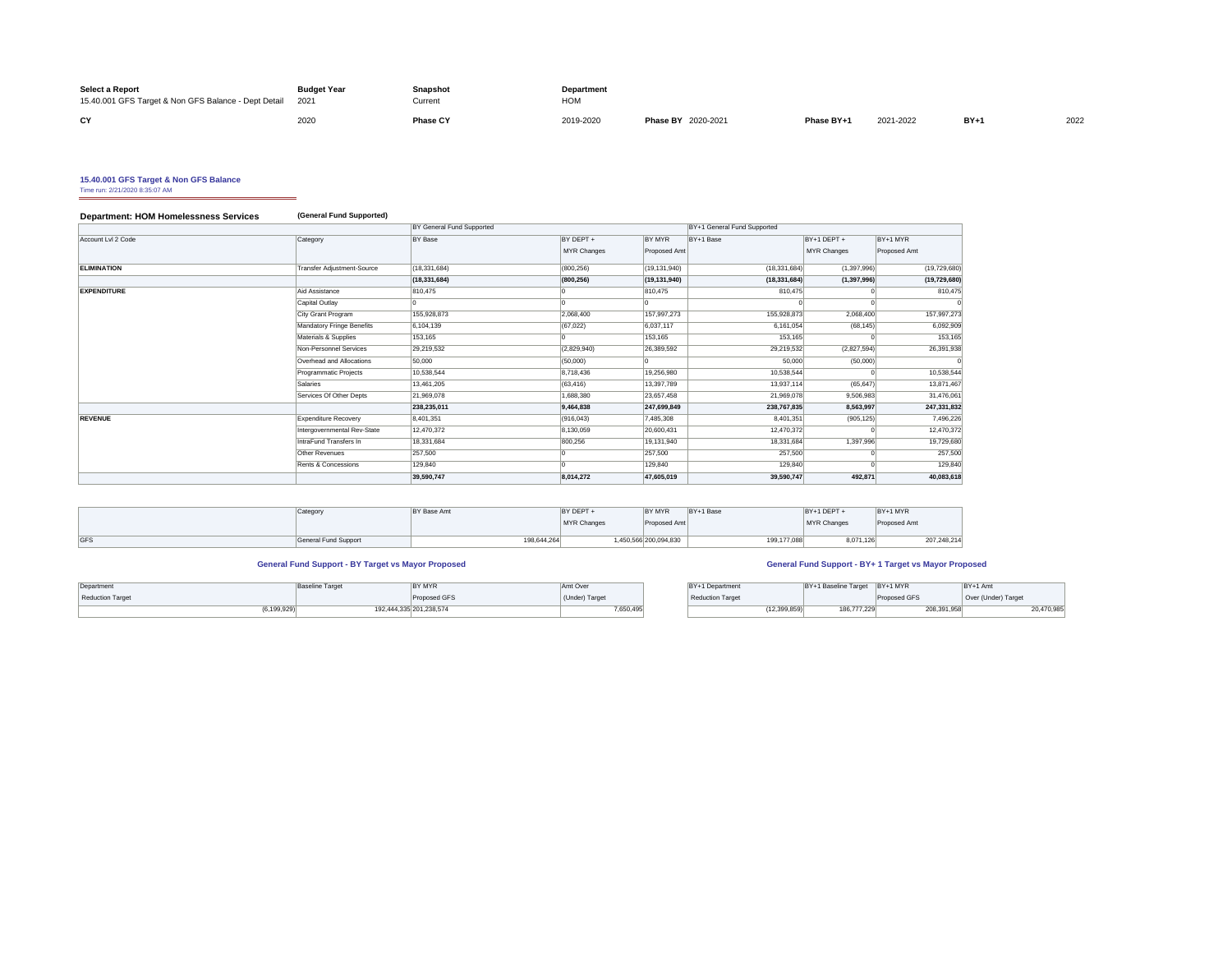# **Department: HOM Homelessness Services (Non GFS Balance)**

|                    |                               | BY General Fund Supported |                    |               | BY+1 General Fund Supported |                    |              |
|--------------------|-------------------------------|---------------------------|--------------------|---------------|-----------------------------|--------------------|--------------|
| Account Lvl 2 Code | Category                      | <b>BY Base</b>            | <b>BY DEPT +</b>   | <b>BY MYR</b> | BY+1 Base                   | BY+1 DEPT +        | BY+1 MYR     |
|                    |                               |                           | <b>MYR Changes</b> | Proposed Amt  |                             | <b>MYR Changes</b> | Proposed Amt |
| <b>ELIMINATION</b> | Transfer Adjustment-Source    |                           |                    |               |                             |                    |              |
|                    |                               |                           |                    |               |                             |                    |              |
| <b>EXPENDITURE</b> | Aid Assistance                | 2,453,118                 |                    | 2,453,118     | 2,453,118                   |                    | 2,453,118    |
|                    | City Grant Program            | 46,444,207                | (45, 944, 207)     | 500,000       | 46,444,207                  | (45, 944, 207)     | 500,000      |
|                    | Mandatory Fringe Benefits     | 590,064                   | (590,064)          |               | 597,995                     | (597, 995)         |              |
|                    | Non-Personnel Services        | 684,494                   | (75,000)           | 609.494       | 684,494                     | (75,000)           | 609,494      |
|                    | Programmatic Projects         | 3,000,000                 | (36, 362)          | 2,963,638     | 3,000,000                   | (3,000,000)        |              |
|                    | Salaries                      | 1,627,924                 | (1,627,924)        |               | 1,685,175                   | (1,685,175)        |              |
|                    | Services Of Other Depts       | 198,549                   | (198, 549)         |               | 198,549                     | (198, 549)         |              |
|                    |                               | 54,998,356                | (48, 472, 106)     | 6,526,250     | 55,063,538                  | (51,500,926)       | 3,562,612    |
| <b>REVENUE</b>     | <b>Business Taxes</b>         |                           |                    |               |                             |                    |              |
|                    | InterGovernmental Rev-Federal | 51,981,078                | (48, 418, 466)     | 3,562,612     | 51,981,078                  | (48, 418, 466)     | 3,562,612    |
|                    | Intergovernmental Rev-State   | 3,000,000                 | (36, 362)          | 2,963,638     | 3,000,000                   | (3,000,000)        |              |
|                    | Operating Transfers In        |                           |                    |               |                             |                    |              |
|                    |                               | 54,981,078                | (48, 454, 828)     | 6,526,250     | 54,981,078                  | (51, 418, 466)     | 3,562,612    |

#### **Non-General Fund Support - Revenue Balance**

**Revenue Balance**  Revenue Total : 6,526,250 Revenue Total : 3,562,612

Expenditure Total : 6,526,250 Expenditure Total : 3,562,612

Revenue Surplus(Deficit) : 0 Revenue Surplus(Deficit) : 0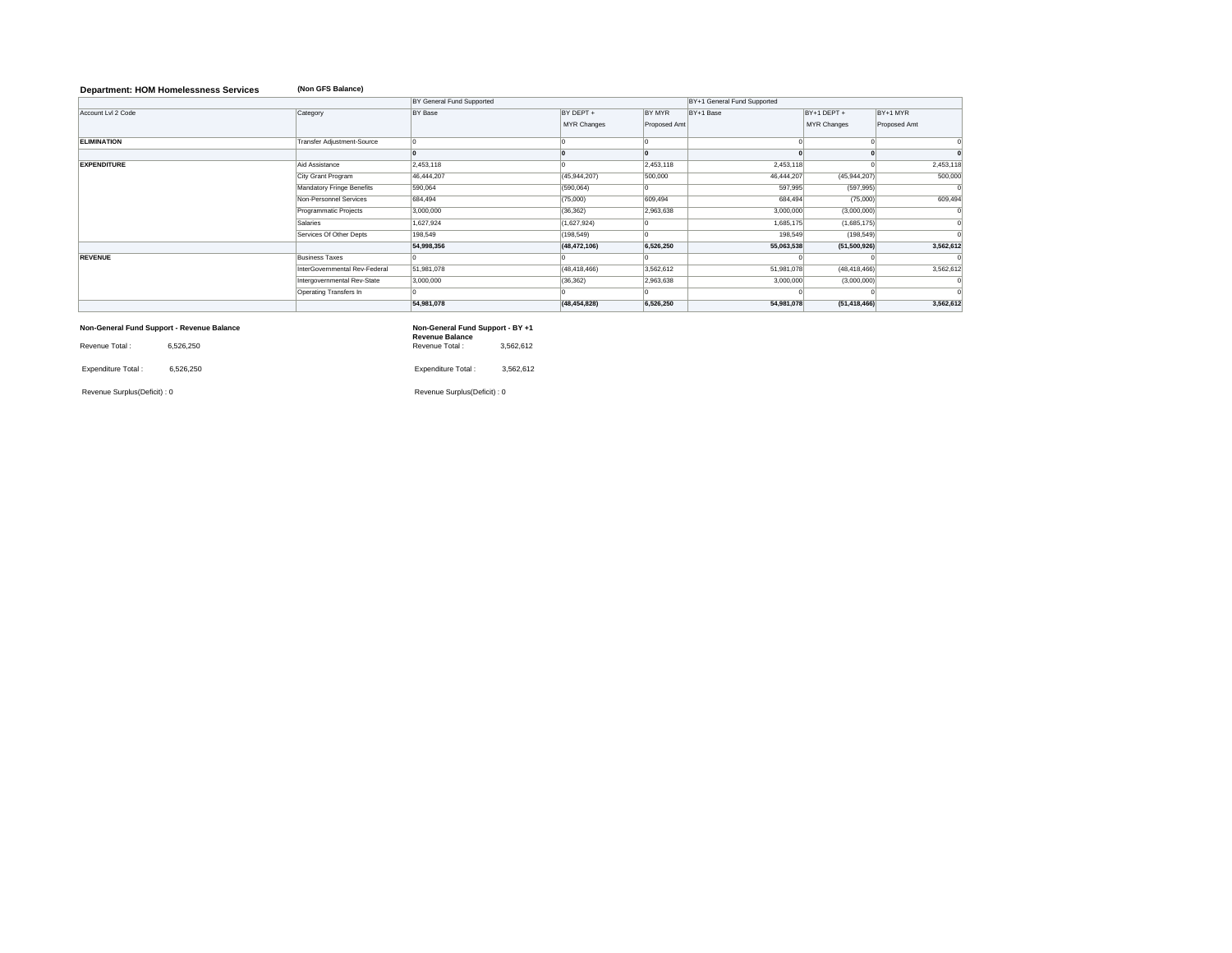**Please run Oracle Business Intelligence Report 15.50.012 Department Total Budget Historical Comparison and include with budget submission.**

| alancing | Mayor's Budget Book                                                                | <b>Annual Appropriation</b> | <b>Labor Negotiation</b> | Fixed 2nd Y |
|----------|------------------------------------------------------------------------------------|-----------------------------|--------------------------|-------------|
|          |                                                                                    |                             |                          |             |
|          | * Select a Report                                                                  |                             |                          |             |
|          | 15.50.001 Sources and Uses of Funds Excluding Fund Transfers                       |                             |                          |             |
|          | 15.50.005 Uses by Service Area. Department and Division                            |                             |                          |             |
|          | 15.50.007 Uses by Service Area and Department                                      |                             |                          |             |
|          | 15.50.008 Uses by Department                                                       |                             |                          |             |
|          | 15.50.010 Authorized Positions, Grand Recap Detail                                 |                             |                          |             |
|          | 15.50.011 Funded Positions, Grand Recap by Major Service Area and Department Title |                             |                          |             |
|          | 15.50.012 Department Total Budget Historical Comparison                            |                             |                          |             |
|          | 15.50.014 Mayors Proposed Capital Projects and Facilities Maintenance              |                             |                          |             |
|          | 15.50.015 Major Fund Recap                                                         |                             |                          |             |
|          | 15.50.016 Consolidated Schedule of Sources and Uses                                |                             |                          |             |
|          |                                                                                    |                             |                          |             |

See Attached PDF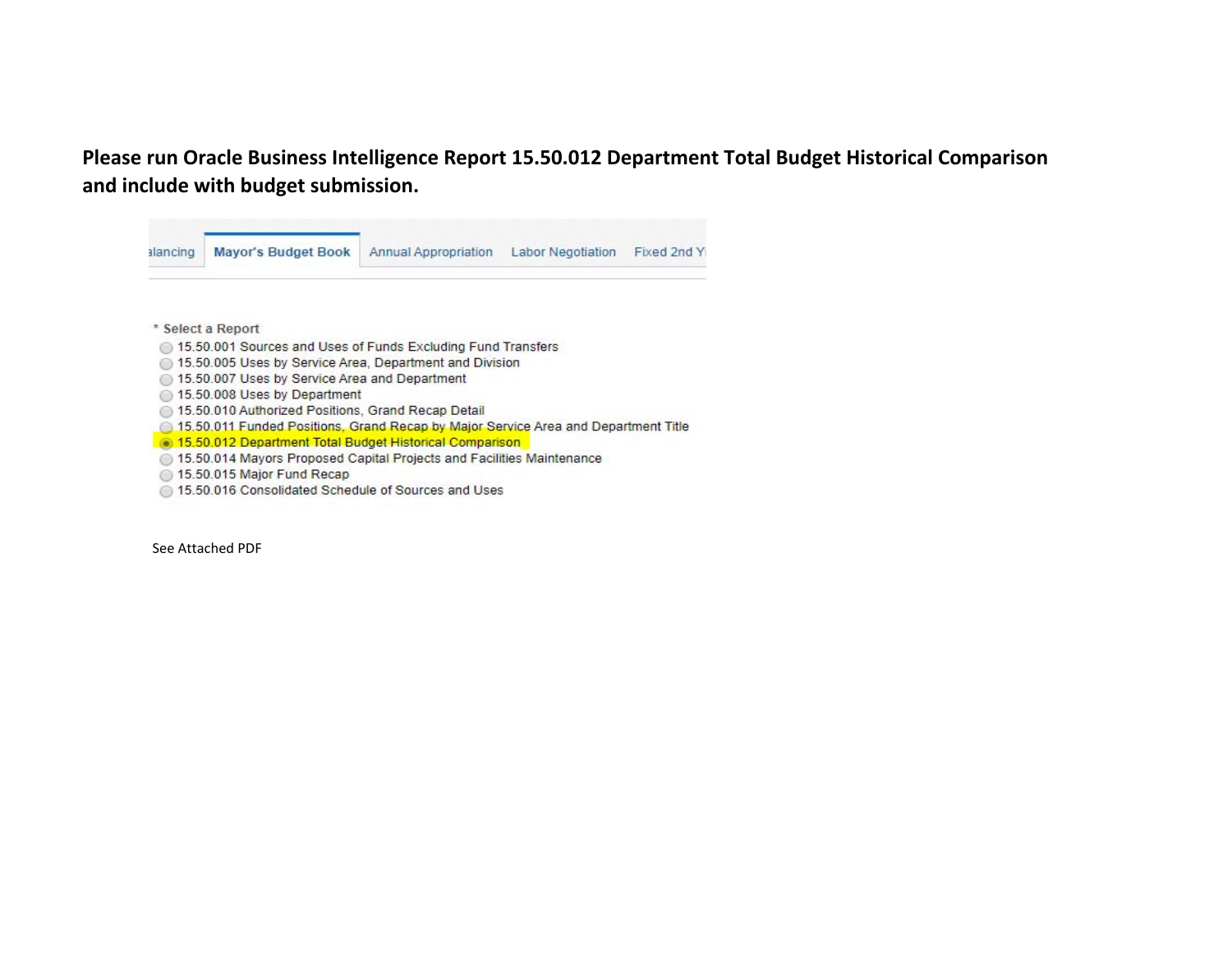# **BUDGET FORM 2A: Revenue Report**

DEPARTMENT:

Please identify proposed revenue changes from the FY 2020-21 and FY 2021-22 Base Budget at the account level.

**Note:** To submit this information, run the 15.30.005 Snapshot Comparison (Audit Trail) report from the budget system.<br>
Select the following criteria before running the report:<br>
Budget Year: 2021<br>
Before Snapshot: Current<br>

| Total BY Revenue Variance: (40,440,556.00) Total BY+1 Revenue Variance: (50,925,595.00 |            |        |                                                             |  |         |                    |         |                                                |       |                     |                                  |                                          |                                          |       |                                                                                                                                  |        |            |        |                                  |              |          |                         |               |                      |              |              |                                  |                 |              |                             |                |                                                        |
|----------------------------------------------------------------------------------------|------------|--------|-------------------------------------------------------------|--|---------|--------------------|---------|------------------------------------------------|-------|---------------------|----------------------------------|------------------------------------------|------------------------------------------|-------|----------------------------------------------------------------------------------------------------------------------------------|--------|------------|--------|----------------------------------|--------------|----------|-------------------------|---------------|----------------------|--------------|--------------|----------------------------------|-----------------|--------------|-----------------------------|----------------|--------------------------------------------------------|
|                                                                                        |            |        | Budget System Report 15.30.005 filtered on Regular Revenues |  |         |                    |         |                                                |       |                     |                                  |                                          |                                          |       |                                                                                                                                  |        |            |        |                                  |              |          |                         |               |                      |              |              |                                  |                 |              |                             | <b>FORMULA</b> | <b>FILL IN</b>                                         |
| <b>GFS Type Dept</b>                                                                   |            | Dept   | <b>Division</b>                                             |  | Dept    | Section            | Dept ID | Dept ID Description Fund Fund Title Project ID |       |                     |                                  |                                          |                                          |       | Project Title Activity Activity Title Authority Authority Title Account Account Lyl Account Account Title TRIO ID TRIO Title AAO |        |            |        |                                  |              |          | <b>AAO Title</b>        | Change Change |                      |              |              | Start Dept End Dept Var Dept Amt | Start BY+1      |              | End BY+1 Dept Var BY+1 Dept | Change         | <b>Revenue Description &amp;</b>                       |
|                                                                                        |            |        | <b>Division Description</b>                                 |  | Section | <b>Description</b> |         |                                                |       |                     |                                  |                                          |                                          |       |                                                                                                                                  | LvI 5  | 5 Name     |        |                                  |              | Category |                         | Type          | <b>Type Code Amt</b> |              | Amt          |                                  | <b>Dept Amt</b> |              | Amt                         |                | submitted? Explanation of Change                       |
|                                                                                        |            |        |                                                             |  |         |                    |         |                                                |       |                     |                                  |                                          |                                          |       |                                                                                                                                  |        |            |        |                                  |              |          |                         | Title         |                      |              |              |                                  |                 |              |                             |                |                                                        |
|                                                                                        |            |        |                                                             |  |         |                    |         |                                                |       |                     |                                  |                                          |                                          |       |                                                                                                                                  |        |            |        |                                  |              |          |                         |               |                      |              |              |                                  |                 |              |                             |                |                                                        |
|                                                                                        | <b>MOH</b> | 03646  | <b>HOM PROGRAMS</b>                                         |  |         |                    | 203646  | <b>HOM PROGRAMS</b>                            |       |                     | 10000 GF Annual Account 10026738 | <b>HO Transitional-Aged</b><br>outh Bas  | HO Transitional-Aged 10000<br>Youth Bas  |       | Operating                                                                                                                        | 486690 | 4860ExpRec |        | Exp Rec Fr Human<br>Services AAO | Unspecified  |          | Recoveries              |               | On-Going             | \$2,052,384  | \$1,983,090  | (\$69,294)                       | \$2,052,384     | \$1,983,090  | (\$69,294                   |                | YES Decrease in recovery amount from H.S.A             |
| GFS                                                                                    | <b>MOH</b> | 203646 | <b>HOM PROGRAMS</b>                                         |  |         |                    | 203646  | <b>HOM PROGRAMS</b>                            |       |                     | 10000 GF Annual Account 10026740 | <b>HO Shelter &amp; Housing</b>          | HO Shelter & Housing 10000               |       | Operating                                                                                                                        | 486690 | 4860ExpRec | 86690  | Exp Rec Fr Human                 | Unspecified  |          | Recoveries              |               | On-Going             | \$808,426    | \$2,099.553  | \$1,291,127                      | \$808,426       | \$2,099,553  | \$1,291,12                  |                | YES Correct error from last year and reflect           |
|                                                                                        |            |        |                                                             |  |         |                    |         |                                                |       |                     |                                  | for the H                                | for the H                                |       |                                                                                                                                  |        |            |        | Services AAO                     |              |          |                         |               |                      |              |              |                                  |                 |              |                             |                | the recovery amount from H.S.A                         |
| <b>GFS</b>                                                                             | HOM        | 03646  | <b>HOM PROGRAMS</b>                                         |  |         |                    | 03646   | <b>HOM PROGRAMS</b>                            |       | 10020 GF Continuing | 10030244                         | HN Whole Person Care 55                  | Housing Fund Premium 17702               |       | HN Whole Person Care 445419                                                                                                      |        | 4450IGRSta | 445419 | State Whole Person               | Unspecified  |          | <b>Regular Revenues</b> |               | One-Time             |              | \$8,130,059  | \$8,130,059                      |                 |              |                             |                | State Whole Person Care revenue                        |
|                                                                                        |            |        |                                                             |  |         |                    |         |                                                |       | Authority Ctrl      |                                  |                                          |                                          |       |                                                                                                                                  |        |            |        | Care Pilot                       |              |          |                         |               |                      |              |              |                                  |                 |              |                             |                |                                                        |
|                                                                                        | HOM        | 03646  | <b>HOM PROGRAMS</b>                                         |  |         |                    | 03646   | <b>HOM PROGRAMS</b>                            |       |                     | 10030 GF Human Services 10024558 | HS HO Human Services                     | Human Services Care 17560                |       | <b>HS Human Services Care</b>                                                                                                    | 486690 | 4860ExpRec | 09988  | Exp Rec Fr Human<br>Services AAO | Unspecified  |          | Recoveries              |               | On-Going             | \$2,766,083  | \$822,083    | (\$1,944,000                     | \$2,766,083     | \$822,083    | (51,944,000)                |                | See row 19. Correct last year's error                  |
| GFS                                                                                    | HOM        | 203646 | <b>HOM PROGRAMS</b>                                         |  |         |                    | 203646  | <b>HOM PROGRAMS</b>                            |       |                     | 10030 GF Human Services 10024558 | <b>HS HO Human Services</b>              | Human Services Care 17560                |       | HS Human Services Care 495001                                                                                                    |        | 4950 ITI   | 495001 | ITI Fr 1G-General Fund 102366    | 10000        |          | Revenue Transfers       |               | On-Going             | \$18,331,684 | \$19,131,940 | \$800,256                        | \$18,331,684    | \$19,729,680 | \$1,397,996                 |                | Revenue increase in CNC                                |
|                                                                                        |            |        |                                                             |  |         |                    |         |                                                |       |                     |                                  |                                          |                                          |       |                                                                                                                                  |        |            |        |                                  | NOPROJ_10030 |          |                         |               |                      |              |              |                                  |                 |              |                             |                |                                                        |
|                                                                                        | HOM        |        |                                                             |  |         |                    |         |                                                |       |                     |                                  |                                          |                                          |       |                                                                                                                                  |        |            | 486430 |                                  | 10024558     |          |                         |               |                      |              |              |                                  |                 |              |                             |                |                                                        |
| <b>GES</b>                                                                             |            | 03646  | <b>HOM PROGRAMS</b>                                         |  |         |                    | 03646   | <b>HOM PROGRAMS</b>                            |       | 10060 GF Work Order | 10026739                         | <b>HO Homelessness</b><br>Jutreach and P | <b>HO Homelessness</b><br>Outreach and P |       | Interdepartmental-<br>Overhead                                                                                                   | 486430 | 4860ExpRec |        | Exp Rec Fr Public Library        | Unspecified  |          | Recoveries              |               | On-Going             | \$466,158    | \$242,003    | (\$224,155                       | \$466,158       | \$248,221    | (\$217,93                   |                | WO recon with LIB                                      |
| <b>GFS</b>                                                                             | HOM        | 03646  | HOM PROGRAMS                                                |  |         |                    | 203646  | HOM PROGRAMS                                   |       | 10060 GF Work Order | 10026740                         | <b>HO Shelter &amp; Housing</b>          | HO Shelter & Housing 10002               |       | Interdepartmental-                                                                                                               | 486400 | 4860ExpRec | 186400 | Exp Rec Fr CommMent              | Jnspecified  |          | Recoveries              |               | On-Going             | \$1,100,411  | \$1,130,690  | \$30,279                         | \$1,100,411     | \$1,135,390  | \$34,97                     |                | WO recon with DPH                                      |
|                                                                                        |            |        |                                                             |  |         |                    |         |                                                |       |                     |                                  | for the H                                | for the H                                |       | Overhead                                                                                                                         |        |            |        | Hith AAO                         |              |          |                         |               |                      |              |              |                                  |                 |              |                             |                |                                                        |
| Self                                                                                   | <b>MOH</b> | 03646  | <b>HOM PROGRAMS</b>                                         |  |         |                    | 03646   | <b>HOM PROGRAMS</b>                            | 12920 |                     | SR Human Welfare- 10034969       | State Homeless Aid -                     | SAFE and Nav Center                      | 10001 | Grants                                                                                                                           | 448999 | 4450IGRSta | 9999   | Other State Grants &             | Unspecified  |          | <b>Regular Revenues</b> |               | One-Time             |              | \$2,963,638  | \$2,963,638                      |                 |              |                             |                | Revenue from State Grant HHAP                          |
| Supporting                                                                             |            |        |                                                             |  |         |                    |         |                                                |       | Grants Sta          |                                  | HEAP 2.0                                 |                                          |       |                                                                                                                                  |        |            |        | ubventns                         |              |          |                         |               |                      |              |              |                                  |                 |              |                             |                |                                                        |
|                                                                                        |            |        |                                                             |  |         |                    |         |                                                |       |                     |                                  |                                          |                                          |       |                                                                                                                                  |        |            |        |                                  |              |          |                         |               |                      |              |              |                                  |                 |              |                             |                |                                                        |
| Self<br>Supporting                                                                     | <b>MOH</b> | 203646 | <b>HOM PROGRAMS</b>                                         |  |         |                    | 203646  | <b>HOM PROGRAMS</b>                            | 12920 | Grants Sta          | SR Human Welfare- 10035544       | HOM FY21 CESH                            | HOM FY21 CESH                            | 10001 | Grants                                                                                                                           | 448999 | 4450IGRSta | 999844 | Other State Grants &<br>ubventns | Unspecified  |          | <b>Regular Revenues</b> |               | On-Going             | \$3,000,000  |              | (\$3,000,000                     | \$3,000,000     |              | (\$3,000,000                |                | Remove State Grant CESH revenue as<br>the grant ended. |
|                                                                                        |            |        |                                                             |  |         |                    |         |                                                |       |                     |                                  |                                          |                                          |       |                                                                                                                                  |        |            |        |                                  |              |          |                         |               |                      |              |              |                                  |                 |              |                             |                |                                                        |
| Self                                                                                   | <b>HOM</b> | 203646 | <b>HOM PROGRAMS</b>                                         |  |         |                    | 203646  | <b>HOM PROGRAMS</b>                            |       |                     | 12960 SR Human Welfare- 10034647 | HOM20 CoC AO                             | HOM20 CoC AO Budget 10001                |       | Grants                                                                                                                           | 444936 | 4400IGREed | 444936 | <b>Federal Direct Contract:</b>  | Unspecified  |          | <b>Regular Revenues</b> |               | On-Going             | \$48,418,466 |              | (\$48,418,466                    | \$48,418,466    |              | (\$48,418,466               |                | YES Remove HUD CoC revenue. Will request               |
| Supporting                                                                             |            |        |                                                             |  |         |                    |         |                                                |       | Grants              |                                  | Budget for HUD Gr                        |                                          |       |                                                                                                                                  |        |            |        |                                  |              |          |                         |               |                      |              |              |                                  |                 |              |                             |                | appropriation authority in fall.                       |
|                                                                                        |            |        |                                                             |  |         |                    |         |                                                |       |                     |                                  |                                          |                                          |       |                                                                                                                                  |        |            |        |                                  |              |          |                         |               |                      |              |              |                                  |                 |              |                             |                |                                                        |
|                                                                                        |            |        |                                                             |  |         |                    |         |                                                |       |                     |                                  |                                          |                                          |       |                                                                                                                                  |        |            |        |                                  |              |          |                         |               |                      |              |              |                                  |                 |              |                             |                |                                                        |
|                                                                                        |            |        |                                                             |  |         |                    |         |                                                |       |                     |                                  |                                          |                                          |       |                                                                                                                                  |        |            |        |                                  |              |          |                         |               |                      |              |              |                                  |                 |              |                             |                |                                                        |
|                                                                                        |            |        |                                                             |  |         |                    |         |                                                |       |                     |                                  |                                          |                                          |       |                                                                                                                                  |        |            |        |                                  |              |          |                         |               |                      |              |              |                                  |                 |              |                             |                |                                                        |
|                                                                                        |            |        |                                                             |  |         |                    |         |                                                |       |                     |                                  |                                          |                                          |       |                                                                                                                                  |        |            |        |                                  |              |          |                         |               |                      |              |              |                                  |                 |              |                             |                |                                                        |
|                                                                                        |            |        |                                                             |  |         |                    |         |                                                |       |                     |                                  |                                          |                                          |       |                                                                                                                                  |        |            |        |                                  |              |          |                         |               |                      |              |              |                                  |                 |              |                             |                |                                                        |
|                                                                                        |            |        |                                                             |  |         |                    |         |                                                |       |                     |                                  |                                          |                                          |       |                                                                                                                                  |        |            |        |                                  |              |          |                         |               |                      |              |              |                                  |                 |              |                             |                |                                                        |
|                                                                                        |            |        |                                                             |  |         |                    |         |                                                |       |                     |                                  |                                          |                                          |       |                                                                                                                                  |        |            |        |                                  |              |          |                         |               |                      |              |              |                                  |                 |              |                             |                |                                                        |
|                                                                                        |            |        |                                                             |  |         |                    |         |                                                |       |                     |                                  |                                          |                                          |       |                                                                                                                                  |        |            |        |                                  |              |          |                         |               |                      |              |              |                                  |                 |              |                             |                |                                                        |
|                                                                                        |            |        |                                                             |  |         |                    |         |                                                |       |                     |                                  |                                          |                                          |       |                                                                                                                                  |        |            |        |                                  |              |          |                         |               |                      |              |              |                                  |                 |              |                             |                |                                                        |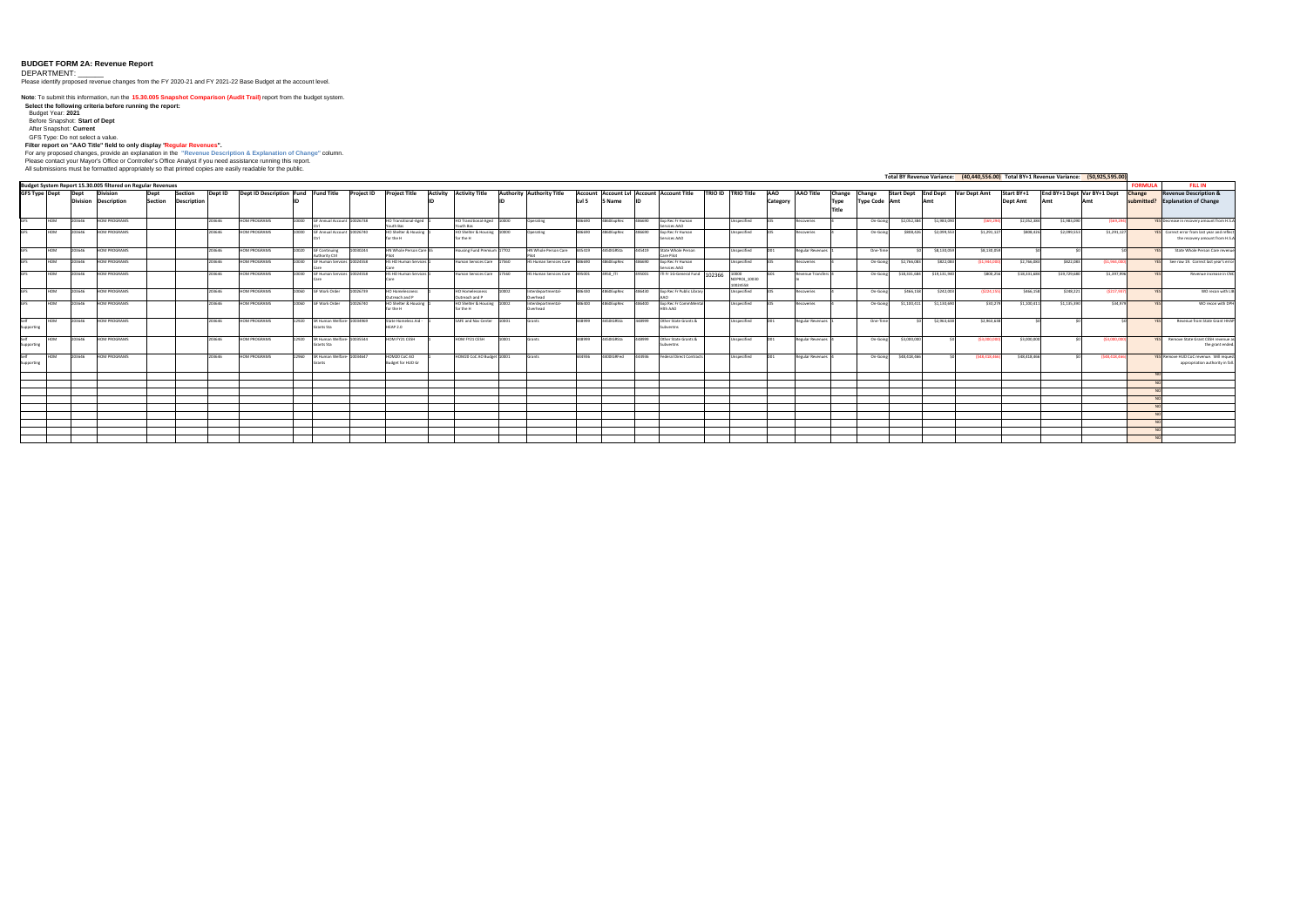# **BUDGET FORM 3A: Expenditure Changes**

DEPARTMENT: \_\_\_\_\_\_ Please identify proposed expenditure changes from the FY 2020-21 and FY 2021-22 Base Budget at the account level.

**Budget System Report 15.30.005 filtered on Gross Expenditures FORMULA FILL IN GFS Type Dept Dept Division Division Description Dept SectionDept ID Description Fund Fund** Title **Title Project ID Project Title Activity ID Activity Title Authority ID Authority AAOAccount Lvl 5 Account Lvl 5 Name Account ID Account Title TRIOTRIO Title AAO Title Change Type Title Change Type Code Start Dept AmtEnd Dept Amt Var Dept Amt Start BY+1 Description Category Section TitleID**MADMINISTRATION | | | 203645 |HOMADMINISTRATION 1:0000 |GFAnnualAccount.Ctrl 1:0026736 |HO.Administration |1 |HO.Administration |1:000 |Operating |50000 |Operating |50000 |Operating | |Unspecified |01 |Gross-Expenditures | GFS HOM 203645 HOMMADMINISTRATION | | | 203645 |HOMADMINISTRATION 1:0000 |GFAnnualAccount.Ctrl 1:0026736 |HO.Administration |1 HO.Administration |1:000 |Operating |1:000 |Operating |1:000 |Operating |1:000 |Operating |1:000 |Operating |1:00 GFS HOM 203645 HOMGFS HOM 203645 HOMMADMINISTRATION | | | 203645 |HOMADMINISTRATION 1:0000 |GFAnnualAccount.Ctrl 1:0026736 |HO.Administration |1 |HO.Administration |1:000 |Operating |1:000 |Operating |1:000 |Operating |1:000 |Operating |1:000 |Operating |1:0 GFS HOM 203645 HOMMADMINISTRATION | | 203645 |HOMADMINISTRATION 1:0000 |GFAnnualAccount.Ctrl 1:0026736 |HO.Administration |1 |HO.Administration |1:000 |Operating |1:000 |Operating |1:000 |Operating |1:000 |Operating |1:000 |Operating |1:000 MADMINISTRATION | | 203645 |HOMADMINISTRATION 1:0000 |GFAnnualAccount.Ctrl 1:0026736 |HO.Administration |1 |HO.Administration |1:000 |Operating |1:000 |Operating |1:000 |Operating |1:000 |Operating |1:000 |Operating |1:000 GFS HOM 203645 HOMMADMINISTRATION | | 20364 HOMADMINISTRATION 1:0000 GFAnnualAccount.Ctrl 1:0026736 HOAdministration |1 HOAdministration |1:0000 |Operating 519120 |Statem internet |Unspecified JD1 Gross-Expenditures 4 On-Going \$16,492 \$16,5 GFS HOM 203645 HOMGFS HOM 203645 HOMMADMINISTRATION | | 203645 HOMADMINISTRATION 1:0000 GFAnnualAccount.Ctrl 1:0026736 HOAdministration |1 HOAdministration |1:000 |Operating |2:0000 |S20001MID |S20000 |Operating |2:0000 |Operating |2:0000 |Operating |2:0000 GFS HOM 203645 HOMM.ADMINISTRATION | | 203645 |HOMADMINISTRATION 1:0000 |GFAnnualAccount.Ctrl 1:0026736 |HO.Administration |1 |HO.Administration |1:000 |Operating |2:0000 |Operating |2:0000 |S2:0000 |Training-Budget | Unspecified JD1 |Gross MADMINISTRATION | | 203645 HOMADMINISTRATION 10000 6F-AnnualAccount.Ctrl 100026736 HO.Administration 1 HO.Administration 10000 Operating IS31068 IS100thDep IS3108 Isr-DPW-StreetCleaning | Unspecified J01 Gross Expenditures GFS HOM 203645 HOMMADMINISTRATION | | 203645 |HOMADMINISTRATION 1:0000 |GFAnnualAccount.Ctrl 1:0026736 |HOAdministration |1 |HOAdministration |1:000 |Operating |1:000 |Operating |S81470 |S81470 |S81470 |GF-GHent\_Svc-Rectur-Assess |Unspecifi GFS HOM 203645 HOMGFS HOM 203645 HOMMADMINISTRATION | | | 203645 |HOMADMINISTRATION 1:0000 |GFAnnualAccount:Ctrl 1:0026736 |HO.Administration |1 HO.Administration |1:000 |Operating ISS1870 |SS1870 |GF-Crly-Hall-Fellows Program | Unspecified JD1 |Gross-Expend GFS HOM 203646 HOM PROGRAMS <sup>203646</sup> HOM PROGRAMS <sup>10000</sup> GF Annual Account Ctrl <sup>10026738</sup> HO Transitional‐Aged Youth 1 HOO Transitional-Aged Youth 10000 Operating 538010 5380CityGP 538010 Community Based Org Srvcs | Unspecified J01 Gross Expenditures 4 On-Going \$11,333,206 \$11,333,206 \$11,333,206 \$12,978,912 \$1,645,706 \$1545,706 \$1545,706 \$1545,706 \$1545,706 \$1545,70 BasBasGFS HOM 203646 HOM PROGRAMS <sup>203646</sup> HOM PROGRAMS <sup>10000</sup> GF Annual Account Ctrl <sup>10026738</sup> HO Transitional‐Aged Youth 1 HOO Transitional-Aged Youth 10000 Operating 581670 581670 GF-Mayor'S Cdbg | Unspecified J01 Gross Expenditures 4 On-Going \$1,417,984 \$2,094,522 \$676,538 \$1,417,984 \$2,165,306 \$747,322 YES Based on MOHCD's request to balance the work order GFS HOM 203646 HOM PROGRAMS <sup>203646</sup> HOM PROGRAMS <sup>10000</sup> GF Annual Account Ctrl <sup>10026739</sup> HO Homelessness Outreach 1 HOO Homelessness Outreach 10000 Operating 581540 5810OthDep 581540 GF‐Mental Health Unspecified J01 Gross Expenditures <sup>4</sup> On‐Going \$3,423,598 \$3,332,236 (\$91,362) \$3,423,598 \$3,415,180 (\$8,418) YES Based on DPH's request to balance all the work orders andd P andd F m Salaries‐Misc‐Regular Unspecified J01 Gross Expenditures 4 On‐Going \$5,758,385 \$5,657,020 (\$101,365) \$5,960,903 \$5,855,973 (\$104,930) YES Please refer to position changes GFS HOM 203646 HOM PROGRAMS <sup>203646</sup> HOM PROGRAMS <sup>10000</sup> GF Annual Account Ctrl <sup>10026740</sup> HO Shelter & Housing for the 1 HO Shelter & Housing for the H 10000 Operating 501010 5010Salary 501010 PermGFS HOM 203646 HOM PROGRAMS <sup>203646</sup> HOM PROGRAMS <sup>10000</sup> GF Annual Account Ctrl <sup>10026740</sup> HO Shelter & Housing for the 1 HO Shelter && Housing for the H10000 Operating 513010 S130Fringe 513010 Retire City Misc | Unspecified J01 Gross Expenditures 4 On‐Going \$1,303,917 \$1,281,350 (\$21,567) \$1,263,501 \$1,241,657 (\$21,844) YES Please refer to position chan GFS HOM 203646 HOM PROGRAMS 203646 HOM PROGRAMS <sup>10000</sup> GF Annual Account Ctrl <sup>10026740</sup> HO Shelter & Housing for the 1 HOO Shelter & R Housing for the H10000 Operating 514010 S130Fringe 514010 Social Security (Oasdi & Hi) Unspecified J01 Gross Expenditures 4 On‐Going \$348,270 \$566,772 \$366,772 \$\$36,505 YES Please refer to position changes GFS HOM 203646 HOM PROGRAMS <sup>203646</sup> HOM PROGRAMS <sup>10000</sup> GF Annual Account Ctrl <sup>10026740</sup> HO Shelter & Housing for the 1 HOO Shelter & & Housing for the H 10000 Operating 514020 5130Fringe 514020 Social Sec‐Medicare(HI Only) Unspecified J01 Gross Expenditures 4 On‐Going \$85,600 \$84,131 (\$1,469) \$88,536 \$87,015 (\$1,521) YES Please refer to position changes & Housing for the H 10000 Operating 515010 5130Fringe 515010 Health Service‐City Match Unspecified J01 Gross Expenditures 4 On‐Going \$241,355 \$237,952 (\$3,403) \$255,379 \$251,780 (\$3,599) YES Please refer to position change GFS HOM 203646 HOM PROGRAMS <sup>203646</sup> HOM PROGRAMS <sup>10000</sup> GF Annual Account Ctrl <sup>10026740</sup> HO Shelter & Housing for the 1 HOO Shelter & GFS HOM 203646 HOM PROGRAMS <sup>203646</sup> HOM PROGRAMS <sup>10000</sup> GF Annual Account Ctrl <sup>10026740</sup> HO Shelter & Housing for the 1 HOO Shelter & & Housing for the H 10000 Operating 515710 5130Fringe 515710 Dependent Coverage | Unspecified J01 Gross Expenditures 4 | On‐Going \$557,937 \$546,187 (\$11,750) \$590,305 \$577,874 (\$12,431) YES Please refer to position changes GFS HOM 203646 HOM PROGRAMS <sup>203646</sup> HOM PROGRAMS <sup>10000</sup> GF Annual Account Ctrl <sup>10026740</sup> HO Shelter & Housing for the 1 HO Shelter && Housing Core of the H10000 Operating 516010 5130Fringe 516010 Dental Coverage | Unspecified J01 Gross Expenditures 4 | On‐Going \$69,014 \$67,697 (\$1,317) \$70,408 \$69,055 (\$1,343) YES Please refer to position changes .<br>Itar & Houring fo GFS HOM 203646 HOM PROGRAMS <sup>203646</sup> HOM PROGRAMS <sup>10000</sup> GF Annual Account Ctrl <sup>10026740</sup> HO Shelter & Housing for the 1 HO& Housing for the H10000 Operating 517010 5130Fringe 517010 Unemployment Insurance Unspecified J01 Gross Expenditures 4 On‐Going \$15,940 \$15,667 (\$273) \$16,484 \$16,202 (\$282) YES Please refer to position changes m Disability Insurance Unspecified J01 Gross Expenditures 4 On‐Going \$17,618 \$17,263 \$18,238 \$17,871 (\$367) YES Please refer to position changes GFS HOM 203646 HOM PROGRAMS <sup>203646</sup> HOM PROGRAMS <sup>10000</sup> GF Annual Account Ctrl <sup>10026740</sup> HO Shelter & Housing for the 1 HO Shelter & Housing for the H 10000 Operating 519120 5130Fringe 519120 Long TermGFS HOM 203646 HOM PROGRAMS <sup>203646</sup> HOM PROGRAMS <sup>10000</sup> GF Annual Account Ctrl <sup>10026740</sup> HO Shelter & Housing for the 1 HOO Shelter & & Housing for the H10000 Operating 527000 5210NPSvcs 527000 Prof-& Specialized Svcs-Bdgt | Unspecified J01 | Gross Expenditures 4 | On-Going \$11,564,460 \$8,886,460 \$8,886,460 \$8,886,460 \$8,886,460 \$9,886,460 \$8,886,460 \$9, & Housing for the H10000 Operating 538010 S380CityGP 538010 Community Based Org Srvcs Unspecified J01 Gross Expenditures 4 On-Going \$93,710,056 \$92,751,995 \$93,710,056 \$93,2710,056 \$93,297,999 \$ (\$412,057) YES Reflect reco GFS HOM 203646 HOM PROGRAMS <sup>203646</sup> HOM PROGRAMS <sup>10000</sup> GF Annual Account Ctrl <sup>10026740</sup> HO Shelter & Housing for the 1 HOO Shelter & GFS HOM 203646 HOM PROGRAMS <sup>203646</sup> HOM PROGRAMS <sup>10000</sup> GF Annual Account Ctrl <sup>10026740</sup> HO Shelter & Housing for the 1 HO Shelter && Housing for the H 10000 Operating 581540 S810OthDep 581540 GF‐Mental Health Unspecified J01 Gross Expenditures 4 On‐Going \$1,791,857 \$1,792,857 \$1,791,857 \$1,717,193 (\$74,664) YES WO recon ‐ reallocation GFS HOM 203646 HOM PROGRAMS <sup>203646</sup> HOM PROGRAMS <sup>10000</sup> GF Annual Account Ctrl <sup>10026740</sup> HO Shelter & Housing for the 1 HO Shelter & Housing for the H 10000 Operating 581550 5810OthDep 581550 GF‐Hcn‐Comm Health Network AAO PROGRAMS <sup>203646</sup> HOM PROGRAMS <sup>10000</sup> GF Annual Account Ctrl <sup>10026740</sup> HO Shelter & Housing for the Shelter && Housing for the H10000 Operating S81670 S8100thDep S81670 GF-Mayor'S-Cdbg | Unspecified J01 Gross Expenditures 4 On-Going \$10,528,589 \$10,088,421 (\$440,168) \$10,528,589 \$10,739,854 \$8,181,265 YES Based on MOHCD's request GFS HOM 203646 HOM1 HO Housing for the <sup>H</sup> <sup>10000</sup> Operating <sup>581690</sup> 5810OthDep <sup>581690</sup> GF‐Mayor'S Office Services Unspecified J01 Gross Expenditures <sup>1</sup> One‐Time \$0 \$85,000 \$85,000 \$0 \$0 \$0 YES Based on Mayor Office's request GFS HOM 203646 HOM PROGRAMS <sup>203646</sup> HOM PROGRAMS <sup>10000</sup> GF Annual Account Ctrl <sup>10026740</sup> HO Shelter & Housing for the 1 HOO Shelter & GFS HOM 203646 HOM PROGRAMS <sup>203646</sup> HOM PROGRAMS <sup>10000</sup> GF Annual Account Ctrl <sup>10026740</sup> HO Shelter & Housing for the 4 HOOShelter Utilities 10000 Operating 538001 53800ilyGP 538010 Community Based Org-Srvs Unspecified J01 Gross Expenditures 4 On-Going \$00 \$603,438 \$603,438 \$603,438 \$603,438 YES Utility Budget for Homeless Shelters transferre GFS HOM 203646 HOMMPROGRAMS | | | 203646 HOMPROGRAMS | 10000 GFAnnualAccountCtrl |10033287 |1XPersonProject |1 |1XPersonProject |1000 |Operating IS38010 |S38010 |CommunityBasedOrgSvrcs | Unspecified |01 |GrossExpenditures |4 | On-Going| \$9, MPROGRAMS | | | 203646 HOMPROGRAMS | 10000 GFAnnualAccountCtrl |10033396 |1KPersonProject-TAY |1 |1KPersonProject-TAY |1000 |Operating IS38010 |S38010 |CommunityBasedOrgSvrss | Unspecified |01 |GrossExpenditures 4 | On-Goi GFS HOM 203646 HOMMPROGRAMS | | | 203646 HOMPROGRAMS | 10000 GFAnnualAccountCtrl |10035945 HOLOSP |1 |HOLOSP SERVICES | 10000 | Operating IS38010 | S28010 | Community Based Ong Study | Unspecified | U11 | Gross Expenditures |4 | On-Going SQ GFS HOM 203646 HOMGFS HOM 203646 HOM PROGRAMS <sup>203646</sup> HOM PROGRAMS <sup>10020</sup> GF Continuing Authority 10030244 HN Whole Person Care Pilot 53 Housing Fund ‐ Subsidies 17702 HN Whole Person 506070 5060ProgPr 506070 Programmatic Projects‐Budget Unspecified J01 Gross Expenditures 1 One‐Time \$0 \$7,699,059 \$7,699,059 \$0 \$0 \$0 YES Expenditures offsets by additional Whole Person Care Pilot CareGFS HOM 203646 HOM PROGRAMS <sup>203646</sup> HOM PROGRAMS <sup>10020</sup> GF Continuing Authority 10030244 HN Whole Person Care Pilot 54 Housing Fund ‐ Admin 17702 HN Whole Person 506070 SO6070 Programmatic Projects-Budget Unspecified J01 Gross Expenditures 1 One-Time \$0 \$431,000 \$431,000 \$0 \$0 \$0 \$0 YES Expenditures offsets by additional Whole Person Care CtrlCaree Pilot GFS HOM 203646 HOM PROGRAMS <sup>203646</sup> HOM PROGRAMS <sup>10020</sup> GF Continuing Authority 10036164 HO 1064‐68 Mission 1 HO 1064‐68 Mission Projec 21292 HO 1064‐68 506070 5060ProgPr 506070 Programmatic Projects‐Budget Unspecified J01 Gross Expenditures 1 One‐Time \$0 \$588,377 \$588,377 \$0 \$0 \$0 \$0 YES FF&E and IT costs for new CtrlMission..<br>54.69 581210 5810OthDep 581210 DTTechnology Infrastructure Unspecified J01 Gross Expenditures 1 One‐Time \$0 \$668,649 \$668,649 \$0 \$0 \$0 \$0 YES DT costs for new GFS HOM 203646 HOM PROGRAMS <sup>203646</sup> HOM PROGRAMS <sup>10020</sup> GF Continuing Authority 10036164 HO 1064‐68 Mission 1 HO 1064‐68 Mission Projec 21292 HO 1064‐68 Ctrlluman GFS HOM 203646 HOMM PROGRAMS Notes the Muman Services Care 10030 GF Human Services Care 10024558 HS HO Human Services Care 11 Human Services Care 17560 HS Human 538010 5380CityGP 538010 Community Based Org Srvcs Unspecified J01 Gross Expenditures 4 On-Going \$20,441,078 \$19,297,334 \$19,143,744 \$20,441,078 \$19,895,074 (\$546,004) YES Correcting some errors from Services CareGFS HOM 203646 HOM PROGRAMS <sup>203646</sup> HOM PROGRAMS <sup>10060</sup> GF Work Order <sup>10026739</sup> HO Homelessness Outreach 1 HO Homelessness Outreach 10002 Interdepartmental‐ 501010 5010Salary 501010 Permm Salaries‐Misc‐Regular Unspecified J01 Gross Expenditures 4 On‐Going \$207,095 \$113,008 (\$94,087) \$214,378 \$116,982 (\$97,396) YES WO recon w/ DPH (WO funded position) andd P andd F OverheadGFS HOM 203646 HOM PROGRAMS <sup>203646</sup> HOM PROGRAMS <sup>10060</sup> GF Work Order <sup>10026739</sup> HO Homelessness Outreach 1 HO Homelessness Outreach 10002 Interdepartmental‐ 513010 5130Fringe 513010 Retire(City Misc Unspecified J01 Gross Expenditures 4 On‐Going \$47,361 \$25,844 (\$21,517) \$45,923 \$25,059 (\$20,864) YES WO andd P andd F Overhead30Fringe GFS HOM 203646 HOM PROGRAMS <sup>203646</sup> HOM PROGRAMS <sup>10060</sup> GF Work Order <sup>10026739</sup> HO Homelessness Outreach 1 HOO Homelessness Outreach 10002 Interdepartmental‐ andd P andd F OverheadGFS HOM 203646 HOM PROGRAMS <sup>203646</sup> HOM PROGRAMS <sup>10060</sup> GF Work Order <sup>10026739</sup> HO Homelessness Outreach 1 HOO Homelessness Outreach 10002 Interdepartmental‐ 514020 5130Fringe 514020 Social Sec‐Medicare(HI Only) Unspecified J01 Gross Expenditures 4 On‐Going \$3,003 \$1,639 (\$1,364) \$3,108 \$1,696 (\$1,412) YES WO andandOverheadd P d F GFS HOM 203646 HOM PROGRAMS <sup>203646</sup> HOM PROGRAMS <sup>10060</sup> GF Work Order <sup>10026739</sup> HO Homelessness Outreach 1 HOO Homelessness Outreach 10002 Interdepartmental‐ 515010 5130Fringe 515010 Health Service‐City Match Unspecified J01 Gross Expenditures 4 On‐Going \$8,423 \$4,639 (\$3,784) \$8,912 \$4,6390 (\$4,003) YES WO andd P andd F OverheadGFS HOM 203646 HOM PROGRAMS <sup>203646</sup> HOM PROGRAMS <sup>10060</sup> GF Work Order <sup>10026739</sup> HO Homelessness Outreach 1 HOO Homelessness Outreach 10002 Interdepartmental‐ 515710 5130Fringe 515710 Dependent Coverage Unspecified J01 Gross Expenditures <sup>4</sup> On‐Going \$20,039 \$9,288 (\$10,751) \$21,201 \$9,827 (\$11,374) YES WOandd P andd F Overhead516010 5130Fringe 516010 Dental Coverage | Unspecified J01 Gross Expenditures 4 On‐Going \$2,436 \$1,181 (\$1,255) \$2,485 \$1,205 (\$1,280) YES WO GFS HOM 203646 HOM PROGRAMS <sup>203646</sup> HOM PROGRAMS <sup>10060</sup> GF Work Order <sup>10026739</sup> HO Homelessness Outreach 1 HO Homelessness Outreach 10002 Interdepartmental‐ andd P andd F OverheadGFS HOM 203646 HOM PROGRAMS <sup>203646</sup> HOM PROGRAMS <sup>10060</sup> GF Work Order <sup>10026739</sup> HO Homelessness Outreach 1 HO Homelessness Outreach 10002 Interdepartmental‐ 517010 5130Fringe 517010 Unemployment Insurance | Unspecified J01 Gross Expenditures 4 On‐Going \$559 \$305 (\$254) \$579 \$316 (\$263) YES WO andandOverheadd P d F GFS HOM 203646 HOM PROGRAMS <sup>203646</sup> HOM PROGRAMS <sup>10060</sup> GF Work Order <sup>10026739</sup> HO Homelessness Outreach 1 HO Homelessness Outreach 10002 Interdepartmental‐ 519120 5130Fringe 519120 Long Termm Disability Insurance Unspecified J01 Gross Expenditures 4 On‐Going \$773 \$442 (\$331) \$800 \$457 (\$343) YES YVO recon w/ DPH andd P andd F OverheadGFS HOM 203646 HOM PROGRAMS <sup>203646</sup> HOM PROGRAMS <sup>10060</sup> GF Work Order <sup>10026739</sup> HO Homelessness Outreach 1 HOO Homelessness Outreach 10002 Interdepartmental‐ 519990 5130Fringe 519990 Other Fringe Benefits Unspecified J01 Gross Expenditures <sup>4</sup> On‐Going (\$1,426) (\$16,426) (\$15,000) (\$1,426) (\$16,426) (\$15,000) YES WOandd P andd F Overhead Specialized Svcs‐Bdgt Unspecified J01 Gross Expenditures <sup>4</sup> On‐Going \$167,302 \$96,503 (\$70,799) \$167,302 \$98,369 (\$68,933) YES WO recon w/ DPH GFS HOM 203646 HOM PROGRAMS <sup>203646</sup> HOM PROGRAMS <sup>10060</sup> GF Work Order <sup>10026739</sup> HO Homelessness Outreach 1 HOO Homelessness Outreach 10002 Interdepartmental‐ 527000 5210NPSvcs 527000 Prof &andd P andd F OverheadGFS HOM 203646 HOM PROGRAMS <sup>203646</sup> HOM PROGRAMS <sup>10060</sup> GF Work Order <sup>10026740</sup> HO Shelter & Housing for the 1 HOO Shelter & & Housing for the H 10002 Interdepartmental-501010 5010Salary 501010 Permm Salaries‐Misc‐Regular Unspecified J01 Gross Expenditures 4 On‐Going \$0 \$123,573 \$123,573 \$0 \$127,919 \$127,919 YES WO recon w/ DPH OverheadGFS HOM 203646 HOM PROGRAMS <sup>203646</sup> HOM PROGRAMS <sup>10060</sup> GF Work Order <sup>10026740</sup> HO Shelter & Housing for the 1 HO Shelter && Housing for the H 10002 Interdepartmental-513010 5130Fringe 513010 Retire(City Misc Unspecified J01 Gross Expenditures 4 On‐Going \$0 \$28,260 \$28,260 \$0 \$27,402 \$27,402 YES WO OverheadGFS HOM 203646 HOM PROGRAMS <sup>203646</sup> HOM PROGRAMS <sup>10060</sup> GF Work Order <sup>10026740</sup> HO Shelter & Housing for the 1 HO Shelter & Housing for the H 10002 Interdepartmental‐ 514010 5130Fringe 514010 Social Security (Oasdi &Overhead514020 S130Fringe 514020 Social Sec‐Medicare(HI Only) Unspecified J01 Gross Expenditures 4 On‐Going \$0 \$1,792 \$1,792 \$1,792 \$1,855 \$1,855 YES WO GFS HOM 203646 HOM PROGRAMS <sup>203646</sup> HOM PROGRAMS <sup>10060</sup> GF Work Order <sup>10026740</sup> HO Shelter & Housing for the 1 HO Shelter & Housing for the H 10002 Interdepartmental‐ OverheadGFS HOM 203646 HOM PROGRAMS <sup>203646</sup> HOM PROGRAMS <sup>10060</sup> GF Work Order <sup>10026740</sup> HO Shelter & Housing for the 1 HOO Shelter & & Housing for the H 10002 Interdepartmental-515010 5130Fringe 515010 Health Service-City Match Unspecified J01 Gross Expenditures 4 On-Going \$0 \$3,784 \$3,784 \$0 \$4,003 \$4,003 YES WO OverheadGFS HOM 203646 HOM PROGRAMS <sup>203646</sup> HOM PROGRAMS <sup>10060</sup> GF Work Order <sup>10026740</sup> HO Shelter & Housing for the 1 HOO Shelter & & Housing for the H 10002 Interdepartmental-515710 5130Fringe 515710 Dependent Coverage | Unspecified J01 Gross Expenditures 4 | On‐Going \$0 \$10,751 \$10,751 \$0 \$11,374 \$11,374 YES WO OverheadGFS HOM 203646 HOM PROGRAMS <sup>203646</sup> HOM PROGRAMS <sup>10060</sup> GF Work Order <sup>10026740</sup> HO Shelter & Housing for the 1 HOO Shelter & & Housing for the H 10002 Interdepartmental-516010 5130Fringe 516010 Dental Coverage | Unspecified J01 Gross Expenditures 4 | On‐Going \$0 \$1,255 \$1,255 \$0 \$1,280 \$1,280 YES WO Overhead517010 5130Fringe 517010 Unemployment Insurance | Unspecified J01 Gross Expenditures 4 | On‐Going \$0 \$334 \$345 \$345 \$345 \$345 \$345 YES WO GFS HOM 203646 HOM PROGRAMS <sup>203646</sup> HOM PROGRAMS <sup>10060</sup> GF Work Order <sup>10026740</sup> HO Shelter & Housing for the 1 HOO Shelter & & Housing for the H 10002 Interdepartmental-Overhead GFS HOM 203646 HOM PROGRAMS <sup>203646</sup> HOM PROGRAMS <sup>10060</sup> GF Work Order <sup>10026740</sup> HO Shelter & Housing for the 1 HO Shelter & Housing for the H 10002 Interdepartmental‐ 519120 5130Fringe 519120 Long Termm Disability Insurance Unspecified J01 Gross Expenditures 4 On‐Going \$0 \$435 \$450 \$450 \$450 \$450 YES WO recon w/ DPH OverheadGFS HOM 203646 HOM PROGRAMS <sup>203646</sup> HOM PROGRAMS <sup>10060</sup> GF Work Order <sup>10026740</sup> HO Shelter & Housing for the 1 HO Shelter & Housing for the H 10002 Interdepartmental‐ 519990 5130Fringe 519990 Other Fringe Benefits Unspecified J01 Gross Expenditures <sup>4</sup> On‐Going \$0 (\$16,426) (\$16,426) \$0 (\$16,919) (\$16,919) YES WOOverhead-<br>Sidneys of the Sure

1 HOO Shelter &

& Housing for the H 10002 Interdepartmental-

|                                              |                   |                            |            |                                          |        |                                 |                           | <b>Total BY Expenditure Variance:</b> |                         |                         | (39,007,268.00) Total BY+1 Expenditure Variance: (41,793,185.00) |                          |                   |                                                                                                          |
|----------------------------------------------|-------------------|----------------------------|------------|------------------------------------------|--------|---------------------------------|---------------------------|---------------------------------------|-------------------------|-------------------------|------------------------------------------------------------------|--------------------------|-------------------|----------------------------------------------------------------------------------------------------------|
| ount Title                                   | <b>TRIO</b><br>ID | <b>TRIO Title</b>          | <b>AAO</b> | <b>AAO Title</b>                         | Change | Change                          | <b>Start Dept</b>         | <b>End Dept Amt</b>                   | Var Dept Amt            | Start BY+1              | End BY+1 Dept Amt                                                | Var BY+1 Dept Amt Change | <b>FORMULA</b>    | <b>FILL IN</b><br><b>Explanation of Change</b>                                                           |
|                                              |                   |                            | Category   |                                          |        | <b>Type Title Type Code Amt</b> |                           |                                       |                         | <b>Dept Amt</b>         |                                                                  |                          | submittted?       |                                                                                                          |
| Salaries-Misc-Regular                        |                   | Inspecified                | 101        | Gross Expenditures                       |        | On-Goi                          | \$5,333,76                | \$5,342,22                            | \$8,46                  | \$5,528,9               | \$5,537,69                                                       | \$8,76                   | YE:               | Please refer to position changes                                                                         |
| e City Misc                                  |                   | <b>Inspecified</b>         | 101        | Gross Expenditures                       |        | On-Goir                         | \$1,207,01                | \$1,208,95                            | \$1,93                  | \$1,171,16              | \$1,173,03                                                       | \$1,87                   | YES               | Please refer to position changes                                                                         |
| I Security (Oasdi & Hi)                      |                   | <b>Jnspecified</b>         | 101        | Gross Expenditures                       |        | On-Goi                          | \$312,04                  | \$312,5                               | \$52                    | \$323,56                | \$324,11                                                         | \$54                     | YES               | Please refer to position changes                                                                         |
| Il Sec-Medicare(HI Only)                     |                   | Inspecified                | 101        | Gross Expenditures                       |        | On-Goi                          | \$77,34                   | \$77,46                               | \$123                   | \$80,16                 | \$80,29                                                          | \$12                     | YES               | Please refer to position changes                                                                         |
| nployment Insurance                          |                   | <b>Jnspecified</b>         | 101        | Gross Expenditures                       |        | On-Goi                          | \$14,40                   | \$14,42                               | \$25                    | \$14,92                 | \$14,95                                                          | \$2                      | YES               | Please refer to position changes                                                                         |
| Term Disability Insurance                    |                   | Jnspecified                | JO1        | Gross Expenditures                       |        | On-Goi                          | \$16,49                   | \$16,52                               | \$33                    | \$17,10                 | \$17,14                                                          | \$3                      | YES               | Please refer to position changes                                                                         |
| head-Budget                                  |                   | Inspecified                | JO1        | Gross Expenditures                       |        | On-Go                           | \$50,00                   |                                       | $($ \$50,0              | \$50,00                 |                                                                  | (\$50,0                  | YES               | Correct last year's error. Move budget to the correct                                                    |
| ing - Budget                                 |                   | Inspecified                | JO1        | Gross Expenditures                       |        | On-Goi                          | \$40,00                   | \$90,00                               | \$50,00                 | \$40,00                 | \$90,00                                                          | \$50,00                  | YES               | account code<br>Correct last year's error. Move budget to the correct                                    |
| <b>W-Street Cleaning</b>                     |                   | Inspecified                | JO1        | Gross Expenditures                       |        | On-Go                           |                           | \$124,25                              | \$124,2                 |                         | \$127,98                                                         | \$127,98                 | YES               | account code<br>Adding work order budget with DPW for street cleaning in                                 |
| R-Client Svc-Recrut-Assess                   |                   | Inspecified                | JO1        | Gross Expenditures                       |        | On-Goi                          | \$41,00                   | \$272,58                              | \$231,58                | \$41,00                 | \$41,00                                                          |                          | YES               | front 440 Turk, HSH's new home office.<br>Retain DHR's HR analyst to help out with HSH for one           |
| ity Hall Fellows Program                     |                   | Jnspecified                | JO1        | Gross Expenditures                       |        | On-Go                           |                           | \$128,97                              | \$128,97                |                         | \$128,97                                                         | \$128,97                 |                   | more year due to short HR staffing.<br>YES Continue one City fellow. Received a one year funding last    |
| munity Based Org Srvcs                       |                   | Inspecified                | JO1        | Gross Expenditures                       |        | On-Goin                         | \$11,333,20               | \$12,978,91                           | \$1,645,70              | \$11,333,20             | \$12,978,91                                                      | \$1,645,70               | YES               | fiscal year.<br>Eliminating 1K People and 1K TAY project code and move                                   |
|                                              |                   |                            |            |                                          |        |                                 |                           | \$2,094,52                            | \$676,53                |                         |                                                                  |                          | YES               | the budget to this line.                                                                                 |
| fayor'S - Cdbg<br>fental Health              |                   | Inspecified                | JO1        | ross Expenditures                        |        | On-Goi                          | \$1,417,98                | \$3,332,23                            |                         | \$1,417,9               | \$2,165,30                                                       | \$747,32                 | YES               | Based on MOHCD's request to balance the work order<br>amour                                              |
| Salaries-Misc-Regular                        |                   | Inspecified<br>Inspecified | 01<br>01   | iross Expenditures<br>ross Expenditures  |        | On-Goi<br>On-Goi                | \$3,423,59<br>\$5,758,38  | \$5,657,0                             | (591, 36)<br>(5101, 3)  | \$3,423,59<br>\$5,960,9 | \$3,415,18<br>\$5,855,97                                         | (S8, 41)<br>(5104, 9)    | YE                | Based on DPH's request to balance all the work orders<br>adjustment:<br>Please refer to position changes |
| e City Misc                                  |                   | Inspecified                |            | ross Expenditures                        |        | On-Goi                          | \$1,303,91                | \$1,281,35                            | (S22, 56)               | \$1,263,50              | \$1,241,65                                                       | (S21,84)                 | YE:               | Please refer to position changes                                                                         |
| I Security (Oasdi & Hi)                      |                   | Inspecified                | JO1        |                                          |        | On-Goi                          | \$354,55                  | \$348,27                              | (S6, 21)                | \$366,77                | \$360,26                                                         |                          | YE                | Please refer to position changes                                                                         |
| I Sec-Medicare(HI Only)                      |                   |                            | JO1        | Gross Expenditures                       |        |                                 | \$85,60                   | \$84,13                               |                         | \$88,53                 | \$87,01                                                          | (S6, 50)                 |                   | Please refer to position changes                                                                         |
| th Service-City Match                        |                   | nspecified<br>Inspecified  | JO1<br>JO1 | Gross Expenditures<br>Gross Expenditures |        | On-Goi<br>On-Goi                | \$241,35                  | \$237,95                              | (S1, 4)<br>(S3, 4)      | \$255,3                 | \$251,78                                                         | (S1, S)<br>(S3, 5)       |                   | Please refer to position changes                                                                         |
| ndent Coverage                               |                   | nspecified                 | JO1        | Gross Expenditures                       |        | On-Goi                          | \$557,93                  | \$546,18                              | (S11,7)                 | \$590,30                | \$577,87                                                         | (S12, 4)                 | YE                | Please refer to position changes                                                                         |
| al Coverage                                  |                   | Inspecified                | JO1        | Gross Expenditures                       |        | On-Goi                          | \$69,01                   | \$67,69                               | (S1,3)                  | \$70,40                 | \$69,06                                                          | (S1,3)                   |                   | Please refer to position changes                                                                         |
| nployment Insurance                          |                   | nspecified                 | JO1        | Gross Expenditures                       |        | On-Goi                          | \$15,94                   | \$15,66                               | (S2)                    | \$16,48                 | \$16,20                                                          | (S28)                    | YE                | Please refer to position changes                                                                         |
| <b>Term Disability Insurance</b>             |                   | nspecified                 | JO1        | Gross Expenditures                       |        | On-Goi                          | \$17,61                   | \$17,26                               | <b>(S3</b>              | \$18,2                  | \$17,87                                                          | <b>(S3</b>               |                   | Please refer to position changes                                                                         |
| & Specialized Svcs-Bdgt                      |                   | Jnspecified                | 101        | <b>Gross Expenditures</b>                |        | On-Goin                         | \$11,564,46               | \$8,886,46                            | (S2, 678, 0)            | \$11,564,46             | \$8,886,46                                                       | (S2, 678, 0              |                   | YES Moving security budget from professional services (5210)                                             |
|                                              |                   |                            |            |                                          |        |                                 |                           |                                       |                         |                         |                                                                  |                          |                   | to non profit (5380).                                                                                    |
| munity Based Org Srvcs                       |                   | <b>Jnspecified</b>         | 101        | Gross Expenditures                       |        | On-Goin                         | \$93,710,05               | \$92,751,99                           | (\$958,0)               | \$93,710,0              | \$93,297,99                                                      | (5412,0)                 |                   | YES Reflect recovery changes from H.S.A and DPH work orders                                              |
| fental Health                                |                   | <b>Jnspecified</b>         | 101        | Gross Expenditures                       |        | On-Goi                          | \$1,791,85                | \$1,692,24                            | (S99, 6)                | \$1,791,85              | \$1,717,19                                                       | (S74, 6)                 | YES               | WO recon - reallocation                                                                                  |
| cn-Comm Health Network                       |                   | <b>Jnspecified</b>         | 101        | Gross Expenditures                       |        | On-Goin                         | \$2,533,58                | \$2,938,10                            | \$404,51                | \$2,533,58              | \$2,938,10                                                       | \$404,51                 | YES               | WO recon - reallocation                                                                                  |
| layor'S - Cdbg                               |                   | Inspecified                | JO1        | ross Expenditures                        |        | On-Goi                          | \$10,528,58               | \$10,088,42                           | (\$440,1)               | \$10,528,58             | \$18,709,85                                                      | \$8,181,26               | YES               | Based on MOHCD's request to balance the work order<br>amoun                                              |
| layor'S Office Services                      |                   | Jnspecified                | 101        | Gross Expenditures                       |        | One-Tim                         |                           | \$85,00                               | \$85,00                 |                         |                                                                  |                          | YES               | Based on Mayor Office's request                                                                          |
| munity Based Org Srvcs                       |                   | Jnspecified                | JO1        | ross Expenditures                        |        | On-Goi                          |                           | \$603,43                              | \$603,43                |                         | \$603,43                                                         | \$603,43                 | YES               | Utility Budget for Homeless Shelters transferred from                                                    |
| munity Based Org Srvcs                       |                   | Jnspecified                | 101        | Gross Expenditures                       |        | On-Goin                         | \$8,258,40                |                                       | (S8, 258, 40)           | \$8,258,40              |                                                                  | (S8, 258, 4)             | YE:               | Moved to budget to the more appropriate Project ID                                                       |
| munity Based Org Srvcs                       |                   | Inspecified                | JO1        | ross Expenditures                        |        | On-Goi                          | \$515,00                  |                                       | $($ \$515,0             | \$515,00                |                                                                  | $($ \$515,0              | YE:               | Moved to budget to the more appropriate Project ID                                                       |
| munity Based Org Srvcs                       |                   | Jnspecified                | 101        | Gross Expenditures                       |        | On-Goin                         |                           | \$10,694,46                           | \$10,694,46             |                         | \$10,694,46                                                      | \$10,694,46              | YES               | Created a Project ID for LOSP service budget to add<br>transparency                                      |
| rammatic Projects-Budget                     |                   | Jnspecified                | 101        | iross Expenditures                       |        | One-Tim                         |                           | \$7,699,05                            | \$7,699,05              |                         |                                                                  |                          | YE:               | Expenditures offsets by additional Whole Person Care                                                     |
| rammatic Projects-Budget                     |                   | Inspecified                | 01         | ross Expenditures                        |        | One-Tin                         |                           | \$431,00                              | \$431,00                |                         |                                                                  |                          | YE:               | Expenditures offsets by additional Whole Person Care<br>revenue                                          |
| rammatic Projects-Budget                     |                   | Inspecified                | 01         | ross Expenditures                        |        | One-Tim                         |                           | \$588,37                              | \$588,37                |                         |                                                                  |                          | YE:               | FF&E and IT costs for new 1064-68 Mission project                                                        |
| echnology Infrastructure                     |                   | Inspecified                | 01         | iross Expenditures                       |        | One-Tin                         |                           | \$668,6                               | \$668,6                 |                         |                                                                  |                          | YE:               | DT costs for new 1064-68 Mission project                                                                 |
| munity Based Org Srvcs                       |                   | Inspecified                | 01         | iross Expenditures                       |        | On-Goin                         | \$20,441,07               | \$19,297,33                           | (S1, 143, 74)           | \$20,441,07             | \$19,895,07                                                      | (\$546,0)                | YES               | Correcting some errors from prior year and reflect the<br>latest CNC revenue                             |
| Salaries-Misc-Regular                        |                   | Inspecified                | 01         | iross Expenditures                       |        | On-Goi                          | \$207,09                  | \$113,0                               | (\$94,0                 | \$214,3                 | \$116,98                                                         | (S97, 3)                 | YE:               | WO recon w/ DPH (WO funded position)                                                                     |
| e City Misc                                  |                   | Inspecified                | 101        | ross Expenditures                        |        | On-Goi                          | \$47,36                   | \$25,84                               | (S21, 51)               | \$45,92                 | \$25,05                                                          | (S20, 80)                | YE:               | WO recon w/ DPH                                                                                          |
| I Security (Oasdi & Hi)                      |                   | Inspecified                | JO1        | Gross Expenditures                       |        | On-Goi                          | \$12,83                   | \$7,00                                | (S5, 83)                | \$13,29                 | \$7,25                                                           | (S6, 0)                  | YE                | WO recon w/ DPH                                                                                          |
| I Sec-Medicare(HI Only)                      |                   | nspecified                 | JO1        | Gross Expenditures                       |        | On-Goi                          | \$3,00                    | \$1,63                                | (S1,3)                  | \$3,10                  | \$1,69                                                           | (S1, 4)                  | YE:               | WO recon w/ DPH                                                                                          |
| th Service-City Match                        |                   | nspecified                 | JO1        | Gross Expenditures                       |        | On-Goi                          | \$8,42                    | \$4,63                                | (S3,7)                  | \$8,91                  | \$4,90                                                           | (S4,0)                   |                   | WO recon w/ DPH                                                                                          |
| ndent Coverage                               |                   | nspecified                 | JO1        | Gross Expenditures                       |        | On-Goin                         | \$20,03                   | \$9,28                                | (510,7                  | \$21,20                 | \$9,82                                                           | (S11,3)                  |                   | WO recon w/ DPH                                                                                          |
| al Coverage                                  |                   | Inspecified                |            | Gross Expenditures                       |        | On-Goin                         | \$2,43                    | \$1,18                                |                         | \$2,48                  | \$1,205                                                          |                          |                   | WO recon w/ DPH                                                                                          |
| nployment Insurance                          |                   | Inspecified                | JO1        | Gross Expenditures                       |        | On-Goin                         | \$559                     | \$305                                 | (S25)                   | \$57                    | \$316                                                            | (S <sub>26</sub> )       | YE:               | WO recon w/ DPH                                                                                          |
| <b>Term Disability Insurance</b>             |                   | Inspecified                | JO1        | Gross Expenditures                       |        | On-Goin                         | \$77                      | \$44                                  | (53)                    | \$80                    | \$45                                                             | (S34)                    | YE                | WO recon w/ DPH                                                                                          |
| r Fringe Benefits                            |                   | Jnspecified                | 101        | Gross Expenditures                       |        | On-Goin                         | (S1, 42)                  | (S16, 42)                             | (S15,0)                 | (S1, 42)                | (S16, 42)                                                        | (S15,00)                 | YES               | WO recon w/ DPH                                                                                          |
| & Specialized Svcs-Bdgt                      |                   | <b>Jnspecified</b>         | 101        | Gross Expenditures                       |        | On-Goi                          | \$167,30                  | \$96,50                               | (\$70,79                | \$167,30                | \$98,36                                                          | (\$68,93)                | YES               | WO recon w/ DPH                                                                                          |
| Salaries-Misc-Regular                        |                   | Inspecified                | 101        | Gross Expenditures                       |        | On-Goi                          | ۹                         | \$123,57                              | \$123,57                |                         | \$127,91                                                         | \$127,91                 | YES               | WO recon w/ DPH                                                                                          |
| e City Misc                                  |                   | <b>Jnspecified</b>         | 101        | Gross Expenditures                       |        | On-Goin                         |                           | \$28,26                               | \$28,26                 |                         | \$27,40                                                          | \$27,40                  | YES               | WO recon w/ DPH                                                                                          |
| I Security (Oasdi & Hi)                      |                   | Inspecified                | 101        | Gross Expenditures                       |        | On-Goi                          |                           | \$7,66                                | \$7,66                  |                         | \$7,93                                                           | \$7,93                   | YES               | WO recon w/ DPH                                                                                          |
| Il Sec-Medicare(HI Only)                     |                   | Jnspecified                | 101        | Gross Expenditures                       |        | On-Goir                         | -SI                       | \$1,792                               | \$1,792                 |                         | \$1,85                                                           | \$1,85                   | YES               | WO recon w/ DPH                                                                                          |
| th Service-City Match                        |                   | Inspecified                | JO1        | Gross Expenditures                       |        | On-Goin                         | $\ddot{\phantom{0}}$      | \$3,784                               | \$3,78                  | $\ddot{ }$              | \$4,00                                                           | \$4,00                   | YES               | WO recon w/ DPH                                                                                          |
| ndent Coverage                               |                   | Jnspecified                | JO1        | Gross Expenditures                       |        | On-Goin                         | \$                        | \$10,75                               | \$10,75                 | $\ddot{ }$              | \$11,37                                                          | \$11,37                  | YES               | WO recon w/ DPH                                                                                          |
| al Coverage                                  |                   | Inspecified                | JO1        | Gross Expenditures                       |        | On-Goin                         | $\ddot{\phantom{0}}$      | \$1,259                               | \$1,25                  | $\ddot{ }$              | \$1,280                                                          | \$1,28                   | YES               | WO recon w/ DPH                                                                                          |
| nployment Insurance                          |                   | Unspecified                | JO1        | Gross Expenditures                       |        | On-Goin                         | \$                        | \$334                                 | \$334                   | $\mathsf{S}$            | \$345                                                            | \$345                    | YES               | WO recon w/ DPH                                                                                          |
| Term Disability Insurance                    |                   | Inspecified                | JO1        | Gross Expenditures                       |        | On-Goin                         | $\ddot{\phantom{0}}$<br>٩ | \$43                                  | \$43                    | $\ddot{ }$<br>×,        | \$45                                                             | \$45                     | YES               | WO recon w/ DPH<br>WO recon w/ DPH                                                                       |
| r Fringe Benefits<br>& Specialized Sycs-Bdgt |                   | Jnspecified<br>Unspecified | JO1<br>J01 | Gross Expenditures<br>Gross Expenditures |        | On-Goi<br>On-Going              | \$1,100,411               | (S16, 42)<br>S969.270                 | (516, 42)<br>(S131.141) | S1.100.411              | (516, 91)<br>\$969,750                                           | (S16, 91)<br>(\$130.661) | YES<br><b>YES</b> | WO recon w/ LIB                                                                                          |
|                                              |                   |                            |            |                                          |        |                                 |                           |                                       |                         |                         |                                                                  |                          |                   |                                                                                                          |

GFS HOM 203646 HOM

PROGRAMS <sup>203646</sup> HOM PROGRAMS <sup>10060</sup> GF Work Order <sup>10026740</sup> HO Shelter & Housing for the

Note: To submit this information, run the 15.30.005 Snapshot Comparison (Audit Trail) report from the budget system.<br>
Select the following criteria before running the report:<br>
Budget Year: 2021<br>
Budget Year: 2021<br>
After Sn

Overhead

&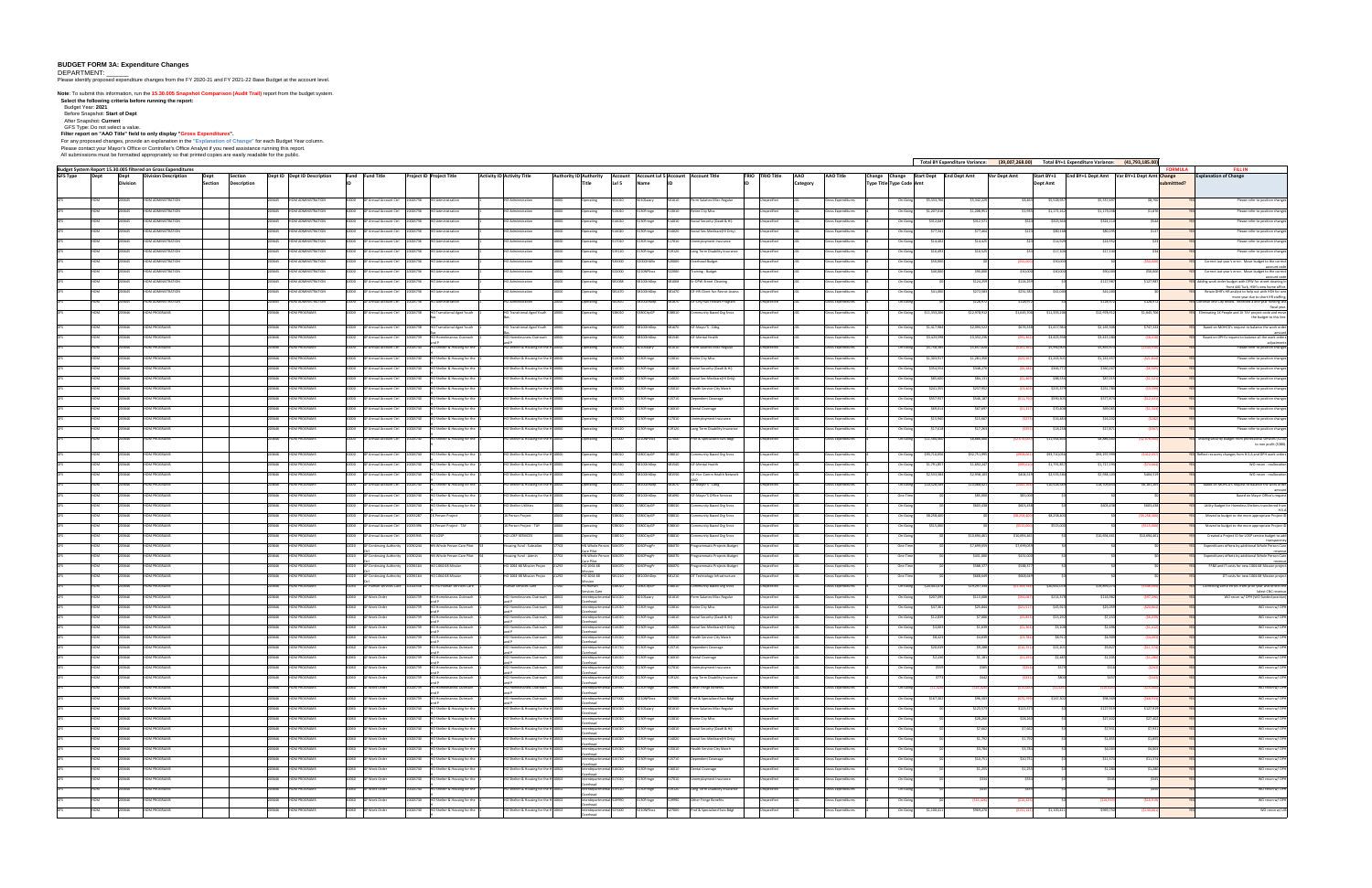|                 | Budget System Report 15.30.005 filtered on Gross Expenditures<br><b>FORMULA</b><br><b>FILL IN</b><br><b>Authority ID Authority</b> |                 |                      |         |                    |       |                             |        |                                        |        |                                                                      |                                   |                     |  |        |         |            |                              |                                |                   |            |                    |               |                                 |                   |                     |              |                 |                   |                          |                         |                                                                              |
|-----------------|------------------------------------------------------------------------------------------------------------------------------------|-----------------|----------------------|---------|--------------------|-------|-----------------------------|--------|----------------------------------------|--------|----------------------------------------------------------------------|-----------------------------------|---------------------|--|--------|---------|------------|------------------------------|--------------------------------|-------------------|------------|--------------------|---------------|---------------------------------|-------------------|---------------------|--------------|-----------------|-------------------|--------------------------|-------------------------|------------------------------------------------------------------------------|
| <b>GFS Type</b> |                                                                                                                                    | Dept            | Division Description |         | <b>Section</b>     |       | Dept ID Dept ID Description |        | <b>Fund Fund</b> Title                 |        | <b>Project ID Project Title</b>                                      | <b>Activity ID Activity Title</b> |                     |  |        | Account |            | <b>Account LvI 5 Account</b> | <b>Account Title</b>           | <b>TRIO Title</b> | <b>AAO</b> | <b>AAO Title</b>   | Change Change |                                 | <b>Start Dept</b> | <b>End Dept Amt</b> | Var Dept Amt | Start BY+1      | End BY+1 Dept Amt | Var BY+1 Dept Amt Change |                         | <b>Explanation of Change</b>                                                 |
|                 |                                                                                                                                    | <b>Division</b> |                      | Section | <b>Description</b> |       |                             |        |                                        |        |                                                                      |                                   |                     |  | Title  | ll.vl 5 | Name       |                              |                                |                   | Category   |                    |               | <b>Type Title Type Code Amt</b> |                   |                     |              | <b>Dept Amt</b> |                   |                          | submittted <sup>3</sup> |                                                                              |
|                 |                                                                                                                                    |                 |                      |         |                    |       |                             |        |                                        |        |                                                                      |                                   |                     |  |        |         |            |                              |                                |                   |            |                    |               |                                 |                   |                     |              |                 |                   |                          |                         |                                                                              |
|                 |                                                                                                                                    |                 |                      |         |                    |       |                             |        |                                        |        |                                                                      |                                   |                     |  |        |         |            |                              |                                |                   |            |                    |               |                                 |                   |                     |              |                 |                   |                          |                         |                                                                              |
| Self Supporting |                                                                                                                                    | 203646          | <b>HOM PROGRAMS</b>  |         |                    | 03646 | <b>HOM PROGRAMS</b>         |        |                                        |        | 12920 SR Human Welfare-Grants 10034969 State Homeless Aid - HEAP 2.0 |                                   | SAFE and Nav Center |  | Grants | 506070  | 5060ProgPr | 506070                       | Programmatic Projects-Budget   | Unspecified       |            | Gross Expenditures |               | One-Time                        |                   | \$2,963,638         | \$2,963,638  |                 |                   |                          |                         | Expenditures offset by additional HHAP revenue                               |
| Self Supporting |                                                                                                                                    | 203646          | HOM PROGRAMS         |         |                    | 03646 | <b>HOM PROGRAMS</b>         |        | SR Human Welfare-Grants 10035544       |        | HOM FY21 CESH                                                        | HOM FY21 CESH                     |                     |  | Grants | 506070  | 5060ProgPr | 506070                       | Programmatic Projects-Budget   | Unspecified       |            | Gross Expenditures |               | On-Going                        | \$3,000,000       |                     | (\$3,000.00  | \$3,000,000     |                   | (\$3,000.00              |                         | Remove CESH expenditures as the grand ended                                  |
| Self Supporting |                                                                                                                                    | 203646          | HOM PROGRAMS         |         |                    | 03646 | <b>HOM PROGRAMS</b>         |        | 12960 SR Human Welfare-Grants 10034647 |        | HOM20 CoC AO Budget for                                              |                                   | HOM20 CoC AO Budget |  | Grants | 501010  | 5010Salary | 501010                       | Perm Salaries-Misc-Regular     | Unspecified       |            | Gross Expenditures |               | On-Going                        | \$1,627.924       |                     | (\$1,627,92  | \$1,685.17      |                   | (51,685,17)              |                         | Remove HUD CoC expenditures. Will request<br>appropriation authority in fall |
| Self Supporting |                                                                                                                                    | 203646          | HOM PROGRAMS         |         |                    | 3646  | <b>HOM PROGRAMS</b>         |        | SR Human Welfare-Grants 10034647       |        | HOM20 CoC AO Budget for                                              |                                   | HOM20 CoC AO Budget |  | Grants | 513010  | 5130Fringe | 513010                       | Retire City Misc               | Unspecified       |            | Gross Expenditures |               | On-Going                        | S372.930          |                     | - 153723     | 5361.6          |                   | <b>IS361.65</b>          |                         | Remove HUD CoC expenditures. Will request<br>appropriation authority in fall |
| Self Supporting |                                                                                                                                    | 203646          | HOM PROGRAMS         |         |                    | 3646  | <b>HOM PROGRAMS</b>         |        | SR Human Welfare-Grants 10034647       |        | HOM20 CoC AO Budget for                                              |                                   | HOM20 CoC AO Budget |  | Grants | 514010  | 5130Fringe | 514010                       | Social Security (Oasdi & Hi)   | Unspecified       |            | Gross Expenditures |               | On-Goin                         | \$100.93          |                     |              |                 |                   | - IS104.41               |                         | Remove HUD CoC expenditures. Will request<br>appropriation authority in fall |
| Self Supporting |                                                                                                                                    | <b>NAGO 1</b>   | HOM PROGRAMS         |         |                    | 3646  | <b>HOM PROGRAMS</b>         |        | SR Human Welfare-Grants 10034647       |        | HOM20 CoC AO Budget for                                              |                                   | HOM20 CoC AO Budget |  | Grants | 514020  | 5130Fringe | 514020                       | Social Sec-Medicare(HI Only)   | Jnspecified       |            | Gross Expenditures |               | On-Goin                         |                   |                     |              |                 |                   |                          |                         | Remove HUD CoC expenditures. Will request<br>appropriation authority in fall |
| Self Supporting |                                                                                                                                    | 203646          | <b>HOM PROGRAMS</b>  |         |                    | 03646 | <b>HOM PROGRAMS</b>         |        | SR Human Welfare-Grants 10034647       |        | HOM20 CoC AO Budget for                                              |                                   | HOM20 CoC AO Budget |  | Grants | 515010  | 5130Fringe | 515010                       | Health Service-City Match      | Jnspecified       |            | Gross Expenditures |               | On-Going                        | \$75,815          |                     |              | sen o           |                   | <b>(S80.22)</b>          |                         | Remove HUD CoC expenditures. Will request<br>appropriation authority in fall |
| Self Supporting |                                                                                                                                    | 203646          | <b>HOM PROGRAMS</b>  |         |                    | 3646  | <b>HOM PROGRAMS</b>         |        | SR Human Welfare-Grants 10034647       |        | HOM20 CoC AO Budget for                                              |                                   | HOM20 CoC AO Budget |  | Grants | 515710  | 5130Fringe |                              | Dependent Coverage             | Unspecified       |            | Gross Expenditures |               | On-Going                        | \$165,888         |                     | (\$165,8)    |                 |                   | (S175.5)                 |                         | Remove HUD CoC expenditures. Will request<br>appropriation authority in fall |
| Self Supporting |                                                                                                                                    | 203646          | <b>HOM PROGRAMS</b>  |         |                    | 03646 | <b>HOM PROGRAMS</b>         |        | 12960 SR Human Welfare-Grants 10034647 |        | HOM20 CoC AO Budget for                                              |                                   | HOM20 CoC AO Budget |  | Grants | 516010  | 5130Fringe | 516010                       | Dental Coverage                | Unspecified       |            | Gross Expenditures |               | On-Going                        | \$20,573          |                     |              |                 |                   | (\$20.98)                |                         | Remove HUD CoC expenditures. Will request<br>appropriation authority in fall |
| Self Supporting |                                                                                                                                    | 203646          | <b>HOM PROGRAMS</b>  |         |                    | 03646 | <b>HOM PROGRAMS</b>         |        | 12960 SR Human Welfare-Grants 10034647 |        | HOM20 CoC AO Budget for                                              |                                   | HOM20 CoC AO Budget |  | Grants | 517010  | 5130Fringe | 517010                       | nemployment Insurance          | Unspecified       |            | Gross Expenditures |               | On-Going                        | \$4,395           |                     | - 154.39     |                 |                   |                          |                         | Remove HUD CoC expenditures. Will request<br>appropriation authority in fall |
| Self Supporting |                                                                                                                                    | 203646          | <b>IOM PROGRAMS</b>  |         |                    | 3646. | HOM PROGRAMS                |        | SR Human Welfare-Grants 10034647       |        | HOM20 CoC AO Budget for                                              |                                   | HOM20 CoC AO Budget |  | Grants | 519120  | 5130Fringe | 19120.                       | Long Term Disability Insurance | Jnspecified       |            | Gross Expenditures |               | On-Goin                         | - 56.366          |                     |              |                 |                   |                          |                         | Remove HUD CoC expenditures. Will request<br>appropriation authority in fall |
| Self Supporting |                                                                                                                                    |                 | OM PROGRAMS          |         |                    |       | HOM PROGRAMS                |        | SR Human Welfare-Grants                | 134647 | HOM20 CoC AO Budget for                                              |                                   | HOM20 CoC AO Budget |  | Grants | 519990  | 5130Fringe | 19990                        | ther Fringe Benefits           | Inspecified       |            | Gross Expenditures |               | On-Goin                         |                   |                     | \$180,441    |                 |                   | \$180.44                 |                         | Remove HUD CoC expenditures. Will request<br>appropriation authority in fall |
| Self Supporting |                                                                                                                                    | 203646          | <b>IOM PROGRAMS</b>  |         |                    | 3646  | HOM PROGRAMS                |        | SR Human Welfare-Grants 10034647       |        | HOM20 CoC AO Budget for                                              |                                   | HOM20 CoC AO Budget |  | Grants | 535000  | 5210NPSvcs | 535000                       | ther Current Expenses - Bdgt   | Inspecified       |            | Gross Expenditures |               | On-Goin                         | S75 OOC           |                     |              |                 |                   |                          |                         | Remove HUD CoC expenditures. Will request<br>appropriation authority in fall |
| Self Supporting |                                                                                                                                    | 13646           | <b>IOM PROGRAMS</b>  |         |                    | 3646  | <b>HOM PROGRAMS</b>         |        | SR Human Welfare-Grants 10034647       |        | HOM20 CoC AO Budget for                                              |                                   | HOM20 CoC AO Budget |  | Grants | 538010  | 5380CityGP |                              | ommunity Based Org Srvcs       | Unspecified       |            | Gross Expenditures |               | On-Going                        | \$45,944.20       |                     | (\$45,944,2  | \$45,944.2      |                   | (\$45,944,2)             |                         | Remove HUD CoC expenditures. Will request<br>appropriation authority in fall |
| Self Supporting |                                                                                                                                    | 203646          | HOM PROGRAMS         |         |                    | 13646 | <b>HOM PROGRAMS</b>         | 12960. | SR Human Welfare-Grants 10034647       |        | HOM20 CoC AO Budget for                                              |                                   | HOM20 CoC AO Budget |  | Grants | 581550  | 58100thDep |                              | F-Hcn-Comm Health Network      | Jnspecified       |            | Gross Expenditures |               | On-Going                        | \$198,549         |                     | (\$198,5)    | \$198,549       |                   | <b>IS198.54</b>          |                         | Remove HUD CoC expenditures. Will request<br>appropriation authority in fall |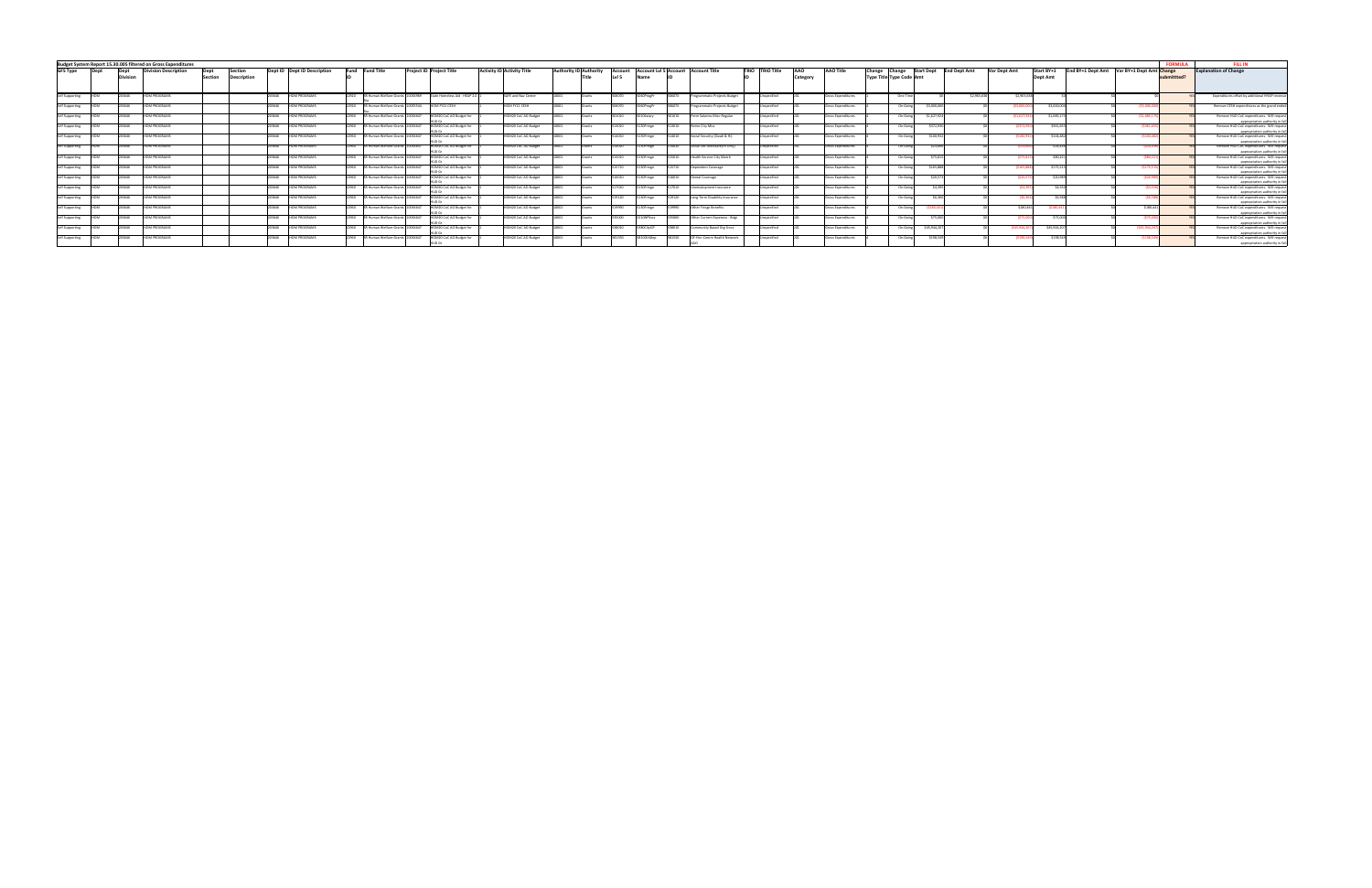**BUDGET FORM 3A: Position Changes**<br>DEPARTMENT: \_\_\_\_\_\_\_\_\_<br>Please identify proposed position changes from the FY 2020-21 and FY 2021-22 Base Budget at the account level (reflecting both salary and discretionary special class

Note: To submit this information, run the 15.30.004 Position Snapshot Comparison (Audit Trail) report from the budget system.<br>
Belect the following criteria before running the report:<br>
Budget I'dear 2021<br>
Budget I'dear Sna

|                 |        |                                                        |         |                    |        |                          |                            |          |                            |                                   |                         |          |                                 |                       |        |                                   |                                           |  |       | <b>Total BY FTE Variance:</b> |                | Total BY Amount Variance: |               | 1.684.845.00 | Total BY+1 FTE Variance:           |          |                 | Total BY+1 Amount Variance: (1,744,099.00      |          |                   |                                                       |
|-----------------|--------|--------------------------------------------------------|---------|--------------------|--------|--------------------------|----------------------------|----------|----------------------------|-----------------------------------|-------------------------|----------|---------------------------------|-----------------------|--------|-----------------------------------|-------------------------------------------|--|-------|-------------------------------|----------------|---------------------------|---------------|--------------|------------------------------------|----------|-----------------|------------------------------------------------|----------|-------------------|-------------------------------------------------------|
|                 |        | zet System Report 15.30.004 filtered on Gross Expendit |         |                    |        |                          |                            |          |                            |                                   |                         |          |                                 |                       |        |                                   |                                           |  |       |                               |                |                           |               |              |                                    |          |                 |                                                |          |                   |                                                       |
|                 |        | ion Description                                        | Dept    |                    |        |                          |                            |          |                            | Activity<br><b>Activity Title</b> | Authority               |          | Account Lvl 5 Account ID Agency |                       |        | <b>Job Class Title</b>            | <b>Emp Org Emp Org Title</b>              |  |       | <b>Start Dept</b> End Dept    | Var Dept Start | <b>End Dept Amt</b>       | Var Dept Amt  |              | Start BY+1 End BY+1                | Var BY+1 | Start BY+1      | End BY+1 Dept Var BY+1 Dept FTE Changes Amount |          |                   | planation of FTE and/or Amount Chang                  |
|                 |        |                                                        | Section | <b>Description</b> |        | Description              |                            |          |                            |                                   |                         |          | Lise ID                         |                       |        |                                   |                                           |  |       | ETF                           |                | Dept<br>Amt               |               |              | <b>Dept FTE</b><br><b>Dept FTE</b> | Dept FTE | <b>Dept Amt</b> |                                                |          | ubmitted? Changes |                                                       |
|                 |        |                                                        |         |                    |        |                          |                            |          |                            |                                   |                         |          |                                 |                       |        |                                   |                                           |  |       |                               |                |                           |               |              |                                    |          |                 |                                                |          | Submitted?        |                                                       |
|                 |        |                                                        |         |                    |        |                          |                            |          |                            |                                   |                         |          |                                 |                       |        |                                   |                                           |  |       |                               |                |                           |               |              |                                    |          |                 |                                                |          |                   |                                                       |
|                 |        |                                                        |         |                    |        |                          |                            |          |                            |                                   |                         |          |                                 |                       |        |                                   | - LOCAL 790, SEIU                         |  |       |                               |                |                           |               |              |                                    |          |                 |                                                |          |                   |                                                       |
|                 |        |                                                        |         |                    |        |                          |                            |          |                            |                                   |                         |          |                                 |                       |        |                                   |                                           |  |       |                               |                |                           |               |              |                                    |          |                 |                                                |          |                   |                                                       |
|                 |        | <b>HOM ADMINISTRATI</b>                                |         |                    |        | <b>DM ADMINISTRATION</b> | F Annual Account Ctrl      | 10026736 | O Administration           |                                   |                         |          |                                 |                       |        | agement Assistan                  | 0 - LOCAL 790, SEIU                       |  |       |                               |                |                           |               |              |                                    |          |                 |                                                |          |                   |                                                       |
|                 |        |                                                        |         |                    |        |                          |                            |          |                            |                                   |                         |          |                                 | xpenditures           |        |                                   |                                           |  |       |                               |                |                           |               |              |                                    |          |                 |                                                |          |                   |                                                       |
|                 |        |                                                        |         |                    |        | M PROGRAM:               | innual Account C           |          | Shelter & Housing for      | Shelter & Housing for the         |                         |          |                                 | Gross                 |        | or Account Cle                    | - LOCAL 790, SEIU                         |  |       |                               |                |                           |               |              |                                    |          |                 |                                                |          |                   |                                                       |
|                 |        |                                                        |         |                    |        |                          |                            |          |                            |                                   |                         |          |                                 | ixpenditures          |        |                                   |                                           |  |       |                               |                |                           |               |              |                                    |          |                 |                                                |          |                   |                                                       |
|                 |        | M PROGRAI                                              |         |                    |        | <b>M PROGRAM</b>         | innual Account C           |          | Shelter & Housing for      | helter & Housing for the          |                         |          |                                 | Gross                 |        | Account Cle                       | -LOCAL 790, SEIU                          |  |       |                               |                |                           |               |              |                                    |          |                 |                                                |          |                   |                                                       |
|                 |        |                                                        |         |                    |        |                          |                            |          |                            |                                   |                         |          |                                 | ixpenditures          |        |                                   |                                           |  |       |                               |                |                           |               |              |                                    |          |                 |                                                |          |                   |                                                       |
|                 |        | A PROGRA                                               |         |                    |        | <b>IM PROGRAM</b>        |                            |          | Shelter & Housing for      | helter & Housing for the          |                         |          |                                 | Gross                 |        |                                   | - LOCAL 790, SEIU                         |  |       |                               |                |                           |               |              |                                    |          |                 |                                                |          |                   |                                                       |
|                 |        |                                                        |         |                    |        |                          |                            |          |                            |                                   |                         |          |                                 | Expenditures          |        |                                   |                                           |  |       |                               |                |                           |               |              |                                    |          |                 |                                                |          |                   |                                                       |
|                 |        | OM PROGRAM                                             |         |                    |        | OM PROGRAMS              | <b>Annual Account Ctrl</b> | 10026740 | O Shelter & Housing for th | O Shelter & Housing for the       |                         |          |                                 | Gross                 |        | nior Administrative Analy         | 0 - LOCAL 790, SEIU                       |  |       |                               |                |                           |               |              |                                    |          |                 |                                                |          |                   |                                                       |
|                 |        |                                                        |         |                    |        |                          |                            |          |                            |                                   |                         |          |                                 | Expenditures          |        |                                   |                                           |  |       |                               |                |                           |               |              |                                    |          |                 |                                                |          |                   |                                                       |
|                 |        | M PROGRAM                                              |         |                    |        | OM PROGRAM:              | Annual Account Ctrl        |          | O Shelter & Housing for th | Shelter & Housing for the         |                         |          |                                 | Gross                 |        | r Administrative Anal             | 0 - LOCAL 790, SEIU                       |  |       |                               |                |                           |               |              |                                    |          |                 |                                                |          |                   |                                                       |
|                 |        |                                                        |         |                    |        |                          |                            |          |                            |                                   |                         |          |                                 | <b>Expenditures</b>   |        |                                   |                                           |  |       |                               |                |                           |               |              |                                    |          |                 |                                                |          |                   | (Off-Budget status).                                  |
|                 |        |                                                        |         |                    |        | M PROGRAM:               | innual Account C           |          | Shelter & Housing for      | Shelter & Housing for the         |                         |          |                                 | Gross                 |        |                                   | - LOCAL 790, SEIU                         |  |       |                               |                |                           |               |              |                                    |          |                 |                                                |          |                   |                                                       |
|                 |        |                                                        |         |                    |        |                          |                            |          |                            |                                   |                         |          |                                 | Expenditures          |        |                                   |                                           |  |       |                               |                |                           |               |              |                                    |          |                 |                                                |          |                   |                                                       |
|                 |        | A PROGRA                                               |         |                    |        | OM PROGRAM               | Annual Account C           |          | Shelter & Housing for      | Shelter & Housing for the         |                         |          |                                 | Gross                 |        |                                   | - LOCAL 790, SEIU                         |  |       |                               |                |                           |               |              |                                    |          |                 |                                                |          |                   |                                                       |
|                 |        |                                                        |         |                    |        |                          |                            |          |                            |                                   |                         |          |                                 | Expenditures          |        |                                   |                                           |  |       |                               |                |                           |               |              |                                    |          |                 |                                                |          |                   | (Off-Budget status                                    |
|                 |        | M PROGRAM                                              |         |                    |        | <b>DM PROGRAMS</b>       | Annual Account Ct          |          | O Shelter & Housing for th | O Shelter & Housing for the       |                         |          |                                 | Gross                 |        | nistrative Analys                 | 0 - LOCAL 790, SEIU                       |  |       |                               |                |                           |               |              |                                    |          |                 |                                                |          |                   |                                                       |
|                 |        |                                                        |         |                    |        |                          |                            |          |                            |                                   |                         |          |                                 | Expenditures          |        |                                   |                                           |  |       |                               |                |                           |               |              |                                    |          |                 |                                                |          |                   | realignment to meet expanding role & duti             |
|                 |        | M PROGRAI                                              |         |                    |        | OM PROGRAM               | Annual Account Ct          |          | O Shelter & Housing for th | O Shelter & Housing for the       |                         |          |                                 | Gross                 |        | enior Administrative Analy        | 21 - LOCAL 21, PROFESSIC                  |  |       |                               |                |                           |               |              |                                    |          |                 |                                                |          |                   |                                                       |
|                 |        |                                                        |         |                    |        |                          |                            |          |                            |                                   |                         |          |                                 | Expenditures          |        |                                   | WD TECHNICAL ENG                          |  |       |                               |                |                           |               |              |                                    |          |                 |                                                |          |                   |                                                       |
|                 |        | OM PROGRAM                                             |         |                    |        | M PROGRAMS               | Annual Account Ctrl        |          | Shelter & Housing for th   | Shelter & Housing for the         | anities                 |          |                                 |                       |        | nior Administrative Anal          | 1 - LOCAL 21, PROFESSIC                   |  |       |                               |                |                           |               |              |                                    |          |                 |                                                |          |                   | osition Status updated to reflect appropriate funding |
|                 |        |                                                        |         |                    |        |                          |                            |          |                            |                                   |                         |          |                                 | Gross                 |        |                                   | IND TECHNICAL ENG                         |  |       |                               |                |                           |               |              |                                    |          |                 |                                                |          |                   |                                                       |
|                 |        |                                                        |         |                    |        |                          |                            |          |                            |                                   |                         |          |                                 | Expenditures          |        |                                   |                                           |  |       |                               |                |                           |               |              |                                    |          |                 |                                                |          |                   |                                                       |
|                 |        | M PROGRAM                                              |         |                    | 03646  | <b>DM PROGRAM</b>        | <b>Inual Account</b>       |          | Shelter & Housing for th   | 3 Shelter & Housing for the       | parating                |          |                                 | Gross                 | 119 (  | lealth Care Analys                | -LOCAL 21, PROFESS<br>ND TECHNICAL ENG    |  |       |                               |                |                           |               |              |                                    |          |                 |                                                |          |                   | sition Reassignment to reflect progamttic char        |
|                 |        |                                                        |         |                    |        |                          |                            |          |                            |                                   |                         |          |                                 | Expenditures          |        |                                   |                                           |  |       |                               |                |                           |               |              |                                    |          |                 |                                                |          |                   |                                                       |
|                 |        | M PROGRA                                               |         |                    | 03646  | <b>DM PROGRAM</b>        | innual Accoun              |          | helter & Housing for th    | Shelter & Housing for the         | rating                  |          |                                 | Gross                 |        | luman Services Agency Senio       | 5 - LOCAL 535, SEIU - L5:                 |  |       |                               |                |                           |               |              |                                    |          |                 |                                                |          |                   |                                                       |
|                 |        |                                                        |         |                    |        |                          |                            |          |                            |                                   |                         |          |                                 | Expenditures          |        | igibility Worker                  |                                           |  |       |                               |                |                           |               |              |                                    |          |                 |                                                |          |                   | Off-Budget s                                          |
|                 |        |                                                        |         |                    | 13646  | <b>DM PROGRAM</b>        | nnual Account              |          | helter & Housing for th    | Shelter & Housing for the         | rating                  |          |                                 | Gross                 |        | rogram Support Analyst            | - LOCAL 535, SEIU - L53                   |  |       |                               |                |                           |               |              |                                    |          |                 |                                                |          |                   |                                                       |
|                 |        |                                                        |         |                    |        |                          |                            |          |                            |                                   |                         |          |                                 | <i>spenditures</i>    |        |                                   |                                           |  |       |                               |                |                           |               |              |                                    |          |                 |                                                |          |                   |                                                       |
|                 |        |                                                        |         |                    |        | <b>IM PROGRAM</b>        |                            |          | telter & Housing for       | helter & Housing for              |                         |          |                                 | Gross                 |        | gram Support Analy                | - LOCAL 535, SEIU - L5:                   |  |       |                               |                |                           |               |              |                                    |          |                 |                                                |          |                   |                                                       |
|                 |        |                                                        |         |                    |        |                          |                            |          |                            |                                   |                         |          |                                 | Expenditures          |        |                                   |                                           |  |       |                               |                |                           |               |              |                                    |          |                 |                                                |          |                   | (Off-Budget stat                                      |
|                 |        |                                                        |         |                    |        | <b>DM PROGRAM</b>        |                            |          | helter & Housing for       | helter & Housing for th           |                         |          |                                 | Gross                 |        | am Support Analy                  | LOCAL 535, SEIU - LS:                     |  |       |                               |                |                           |               |              |                                    |          |                 |                                                |          |                   |                                                       |
|                 |        |                                                        |         |                    |        |                          |                            |          |                            |                                   |                         |          |                                 | <b>Expenditures</b>   |        |                                   |                                           |  |       |                               |                |                           |               |              |                                    |          |                 |                                                |          |                   |                                                       |
|                 |        | M PROGRAI                                              |         |                    |        | OM PROGRAM               | Annual Account C           |          | Shelter & Housing for th   | Shelter & Housing for the         |                         |          |                                 | Gross                 |        | man Services Agency Socia         | - LOCAL 790, SEIU                         |  |       |                               |                |                           |               |              |                                    |          |                 | 099.1                                          |          |                   |                                                       |
|                 |        |                                                        |         |                    |        |                          |                            |          |                            |                                   |                         |          |                                 | xpenditures           |        |                                   |                                           |  |       |                               |                |                           |               |              |                                    |          |                 |                                                |          |                   |                                                       |
|                 |        | M PROGRA                                               |         |                    |        | OM PROGRAM:              | Annual Account             |          | Shelter & Housing for th   | Shelter & Housing for the         | rating                  |          |                                 | Gross                 |        | ior Behavioral Health Cl          | - LOCAL 790, SEIU                         |  |       |                               |                |                           |               |              |                                    |          |                 |                                                |          |                   |                                                       |
|                 |        |                                                        |         |                    |        |                          |                            |          |                            |                                   |                         |          |                                 | <b>Expenditures</b>   |        |                                   |                                           |  |       |                               |                |                           |               |              |                                    |          |                 |                                                |          |                   |                                                       |
|                 |        |                                                        |         |                    |        | <b>DM PROGRAM</b>        | <b>Inual Accour</b>        |          | helter & Housing for t     | helter & Housing for the          | rating                  |          |                                 | Gross                 |        | blic Service Aide - Assistan      | - LOCAL 790, SEIU                         |  |       |                               |                |                           |               |              |                                    |          |                 |                                                |          |                   |                                                       |
|                 |        |                                                        |         |                    |        |                          |                            |          |                            |                                   |                         |          |                                 | Expenditures          |        | dessionals                        |                                           |  |       |                               |                |                           |               |              |                                    |          |                 |                                                |          |                   |                                                       |
|                 |        | M PROGR                                                |         |                    |        | OM PROGRAM               | Work Orde                  |          |                            |                                   |                         |          |                                 |                       |        |                                   | I - LOCAL 21, PROFES                      |  |       |                               |                |                           |               |              |                                    |          |                 |                                                |          |                   |                                                       |
|                 |        |                                                        |         |                    |        |                          |                            |          |                            |                                   | Overhead                |          |                                 | Gross<br>Expenditures |        |                                   | IND TECHNICAL ENG                         |  |       |                               |                |                           |               |              |                                    |          |                 |                                                |          |                   |                                                       |
|                 |        |                                                        |         |                    |        |                          |                            |          |                            |                                   |                         |          |                                 |                       |        |                                   |                                           |  |       |                               |                |                           |               |              |                                    |          |                 |                                                |          |                   |                                                       |
|                 |        |                                                        |         |                    |        | OM PROGRAM               | F Work Order               |          |                            |                                   | werhead                 |          |                                 | Gross                 |        |                                   | I - LOCAL 21, PROFE!<br>AND TECHNICAL ENG |  |       |                               |                |                           |               |              |                                    |          |                 |                                                |          |                   |                                                       |
|                 |        |                                                        |         |                    |        |                          |                            |          |                            |                                   |                         |          |                                 | Expenditures          |        |                                   |                                           |  |       |                               |                |                           |               |              |                                    |          |                 |                                                |          |                   |                                                       |
|                 |        | OM PROGRAJ                                             |         |                    |        | OM PROGRAM               | F Work Order               |          | Shelter & Housing for the  | Shelter & Housing for the         |                         |          |                                 | Gross                 |        | nior Administrative Anal          | I - LOCAL 21, PROFESSI                    |  |       |                               |                |                           |               |              |                                    |          |                 |                                                |          |                   |                                                       |
|                 |        |                                                        |         |                    |        |                          |                            |          |                            |                                   | verhead                 |          |                                 | Expenditures          |        |                                   | AND TECHNICAL ENG                         |  |       |                               |                |                           |               |              |                                    |          |                 |                                                |          |                   |                                                       |
|                 | 03646  | OM PROGRAMS                                            |         |                    |        | <b>OM PROGRAMS</b>       | GF Work Order              |          | Shelter & Housing for the  | O Shelter & Housing for the       | rdepartm                |          |                                 | Gross                 | 119 C  | lealth Care Analys                | 1 - LOCAL 21, PROFESSI                    |  |       |                               |                |                           | \$107,446     |              |                                    |          |                 |                                                |          |                   |                                                       |
|                 |        |                                                        |         |                    |        |                          |                            |          |                            |                                   | verhead                 |          |                                 | Expenditures          |        |                                   | AND TECHNICAL ENG                         |  |       |                               |                |                           |               |              |                                    |          |                 |                                                |          |                   |                                                       |
|                 | 03646  | OM PROGRAM                                             |         |                    | 203646 | OM PROGRAMS              |                            | 0026740  | O Shelter & Housing for th | Shelter & Housing for the         |                         |          |                                 |                       | 2119 C | lealth Care Analys                | 21 - LOCAL 21, PROFESSIC                  |  |       |                               |                |                           |               |              |                                    |          |                 |                                                |          |                   |                                                       |
|                 |        |                                                        |         |                    |        |                          | F Work Order               |          |                            |                                   | erdepartment<br>verhead | 3Salary  |                                 | Gross                 |        |                                   | AND TECHNICAL ENG                         |  |       |                               |                |                           | (5107.4       |              |                                    |          |                 |                                                |          |                   |                                                       |
|                 |        |                                                        |         |                    |        |                          |                            |          |                            |                                   |                         |          |                                 | Expenditures          |        |                                   |                                           |  |       |                               |                |                           |               |              |                                    |          |                 |                                                |          |                   |                                                       |
| Self Supporting | 103646 | OM PROGRAMS                                            |         |                    | 203646 | <b>OM PROGRAMS</b>       | Human Welfare-Gra          |          | HOM20 CoC AO Budget fo     | M20 CoC AO Budget                 |                         | 10Salary |                                 | Gross                 |        | enior Account Clerk               | 90 - LOCAL 790, SEIU                      |  |       |                               |                |                           | (S81.10)      |              |                                    |          |                 | <b>IS83.9</b>                                  |          |                   |                                                       |
|                 |        |                                                        |         |                    |        |                          |                            |          | IID Gr                     |                                   |                         |          |                                 | Expenditures          |        |                                   |                                           |  |       |                               |                |                           |               |              |                                    |          |                 |                                                |          |                   |                                                       |
| elf Supporting  | 03646  | OM PROGRAM                                             |         |                    | 203646 | <b>OM PROGRAMS</b>       | R Human Welfare-Gr         |          | HOM20 CoC AO Budget fo     | OM20 CoC AO Budget                |                         | 10Salary |                                 | Gross                 |        | incipal Account Clerk             | 0 - LOCAL 790, SEIU                       |  | HOM01 |                               |                |                           | (\$91,65)     | (\$91.65     |                                    |          |                 | (\$94,88)                                      | (\$94.8) |                   |                                                       |
|                 |        |                                                        |         |                    |        |                          |                            |          | IID Gr                     |                                   |                         |          |                                 | Expenditures          |        |                                   |                                           |  |       |                               |                |                           |               |              |                                    |          |                 |                                                |          |                   |                                                       |
| elf Supporting  |        |                                                        |         |                    | 13646  | M PROGRAMS               | aman Welfar                |          | HOM20 CoC AO Budget fr     | M20 CoC AO Budget                 |                         |          |                                 | Gross                 |        |                                   | - LOCAL 790, SEIU                         |  |       |                               |                |                           | (5160)        |              |                                    |          |                 | (\$166.3                                       | (\$166.  |                   |                                                       |
|                 |        |                                                        |         |                    |        |                          |                            |          | <b>IUD Gr</b>              |                                   |                         |          |                                 | Expenditures          |        |                                   |                                           |  |       |                               |                |                           |               |              |                                    |          |                 |                                                |          |                   |                                                       |
| elf Supporting  |        |                                                        |         |                    |        | M PROGRAMS               | Human Welfare              |          | HOM20 CoC AO Budget fo     | M20 CoC AO Budget                 |                         |          |                                 | Gross                 |        | trative Analys                    | -LOCAL 790, SEIU                          |  |       |                               |                |                           | <b>IS1056</b> |              |                                    |          |                 | (\$109.3)                                      |          |                   |                                                       |
|                 |        |                                                        |         |                    |        |                          |                            |          | HLID Gr                    |                                   |                         |          |                                 | Expenditures          |        |                                   |                                           |  |       |                               |                |                           |               |              |                                    |          |                 |                                                |          |                   | Off-Budget s                                          |
| elf Supporting  |        | A PROGRAM                                              |         |                    | 03646  | M PROGRAMS               | Human Welfare-Gr           |          | HOM20 CoC AO Budget fo     | M20 CoC AO Budget                 |                         |          |                                 | Gross                 |        | uman Services Agency Senior       | - LOCAL 535, SEIU - L53                   |  |       |                               |                |                           |               |              |                                    |          |                 | (\$384)                                        |          |                   |                                                       |
|                 |        |                                                        |         |                    |        |                          |                            |          |                            |                                   |                         |          |                                 | Expenditures          |        | igibility Worker                  |                                           |  |       |                               |                |                           |               |              |                                    |          |                 |                                                |          |                   |                                                       |
| elf Supporting  |        | A PROGRAM                                              |         |                    |        | M PROGRAM                | luman Welfare-Gra          |          | HOM20 CoC AO Budget for    | M20 CoC AO Budget                 |                         | 35alary  |                                 | Gross                 |        | ogram Support Analyst             | - LOCAL 535, SEIU - L535                  |  |       |                               |                |                           | $($ SSO6, 1   | (\$506,1)    |                                    |          |                 | (\$523)                                        |          |                   |                                                       |
|                 |        |                                                        |         |                    |        |                          |                            |          | <b>IUD GI</b>              |                                   |                         |          |                                 | Expenditures          |        |                                   |                                           |  |       |                               |                |                           |               |              |                                    |          |                 |                                                |          |                   |                                                       |
|                 |        |                                                        |         |                    |        | <b>DM PROGRAM</b>        |                            |          | OM20 CoC AO Budget fr      | M20 CoC AO Budget                 |                         |          |                                 | Gross                 |        | nan Services Agency Socia         | LOCAL 790, SEIU                           |  |       |                               |                |                           |               |              |                                    |          |                 |                                                |          |                   |                                                       |
|                 |        |                                                        |         |                    |        |                          |                            |          | HUD Gr                     |                                   |                         |          |                                 | Expenditures          |        |                                   |                                           |  |       |                               |                |                           |               |              |                                    |          |                 |                                                |          |                   |                                                       |
| elf Supporting  |        |                                                        |         |                    |        | <b>DM PROGRAM</b>        | man Welfa                  |          | OM20 CoC AO Budget fr      | M20 CoC AO Budget                 |                         |          |                                 | Gross                 |        |                                   | LOCAL 790, SEIU                           |  |       |                               |                |                           |               |              |                                    |          |                 |                                                |          |                   |                                                       |
|                 |        |                                                        |         |                    |        |                          |                            |          | HUD Gr                     |                                   |                         |          |                                 | Expenditures          |        |                                   |                                           |  |       |                               |                |                           |               |              |                                    |          |                 |                                                |          |                   |                                                       |
| Self Supporting |        |                                                        |         |                    |        | <b>DM PROGRAMS</b>       | t Human Welfare-Gra        |          | HOM20 CoC AO Budget fo     | M20 CoC AO Budget                 |                         |          |                                 | Gross                 |        | ublic Service Aide - Assistant To | LOCAL 790, SEIU                           |  |       |                               |                |                           |               |              |                                    |          |                 |                                                |          |                   |                                                       |
|                 |        |                                                        |         |                    |        |                          |                            |          |                            |                                   |                         |          |                                 | Expenditures          |        |                                   |                                           |  |       |                               |                |                           |               |              |                                    |          |                 |                                                |          |                   |                                                       |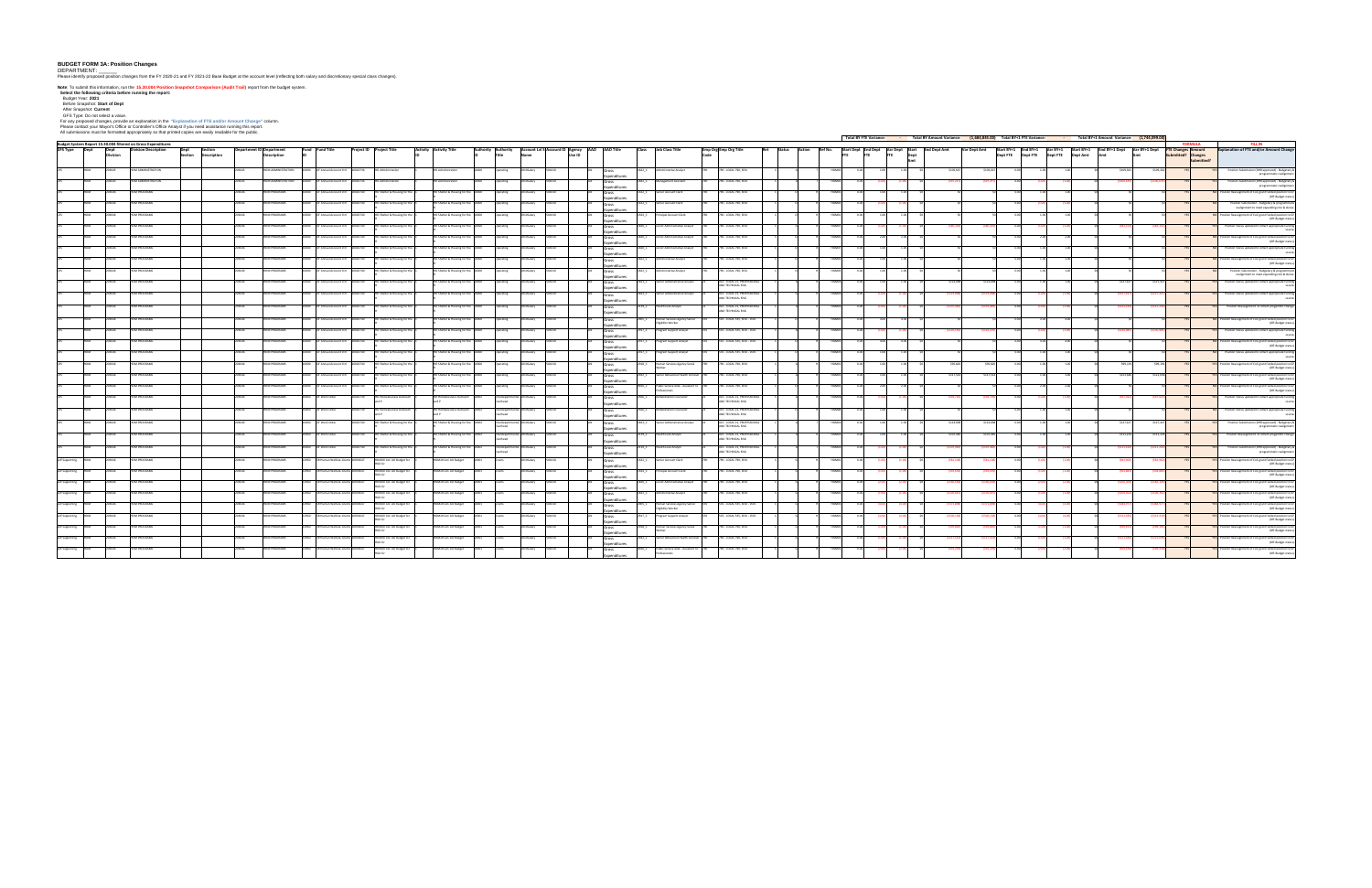# **Please complete all shaded sections in this worksheet, as is required by San Francisco Administrative Code Section 2.15:**

Department: Department of Homeless and Supportive Housing Contract: Security

# SEC. 2.15 SUPPLEMENTAL REPORTS REQUIRED

Any officer, department or agency seeking Board approval of a contract for personal services under Charter Section 10.104(15) shall submit a supplemental report to the Board of Supervisors in connection with the contract and the Controller's certification.

The report shall summarize the essential terms of the proposed contract and address the following subjects:

Renewal for ongoing efficiency and cost savings 1. The department's basis for proposing the Prop J certification;

2. The impact, if any, the contract will have on the provision of services covered by the contract, including a comparison of specific levels of service, in measurable units where applicable, between the current level of service and those proposed under the contract. For contract renewals, a comparison shall be provided between the level of service in the most recent year the service was provided by City employees and the most recent year the service was provided by the contractor;

Renewal. Transferred from H.S.A.

3. The department's proposed or, for contract renewals, current oversight and reporting requirements for the services covered by the contract:

Ongoing contract monitoring following Citywide policies and procedures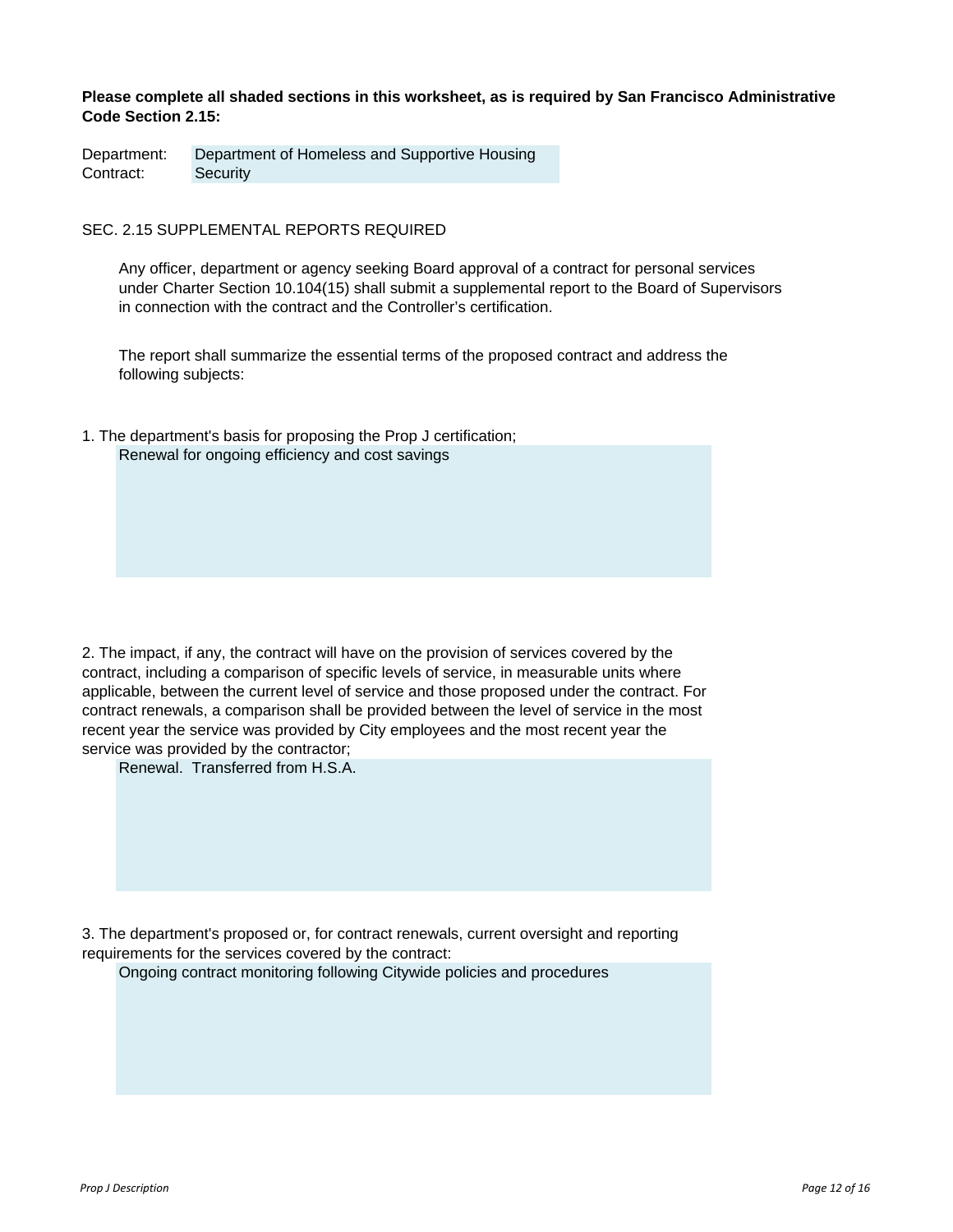| 4. The contractor's proposed or, for contract renewals, current wages and benefits for  |
|-----------------------------------------------------------------------------------------|
| employees covered under the contract, and the contractor's current labor agreements for |
| employees providing the services covered by the contract:                               |

|  | Renewal. See analysis |  |
|--|-----------------------|--|

5. The department's proposed or, for contract renewals, current procedures for ensuring the contractor's ongoing compliance with all applicable contracting requirements, including Administrative Code Chapter 12P (the Minimum Compensation Ordinance), Chapter 12Q (the Health Care Accountability Ordinance); and Section 12B.1(b) (the Equal Benefits Ordinance);

Ongoing contract monitoring following Citywide policies and procedures

Not Applicable 6. The department's plan for City employees displaced by the contract; and,

7. A discussion, including timelines and cost estimates, of under what conditions the service could be provided in the future using City employees. (Added by Ord. 105-04, File No. 040594, App. 6/10/2004)

Name and job title of the person completing this questionnaire: Thomas Chen, Budget and Finance Manager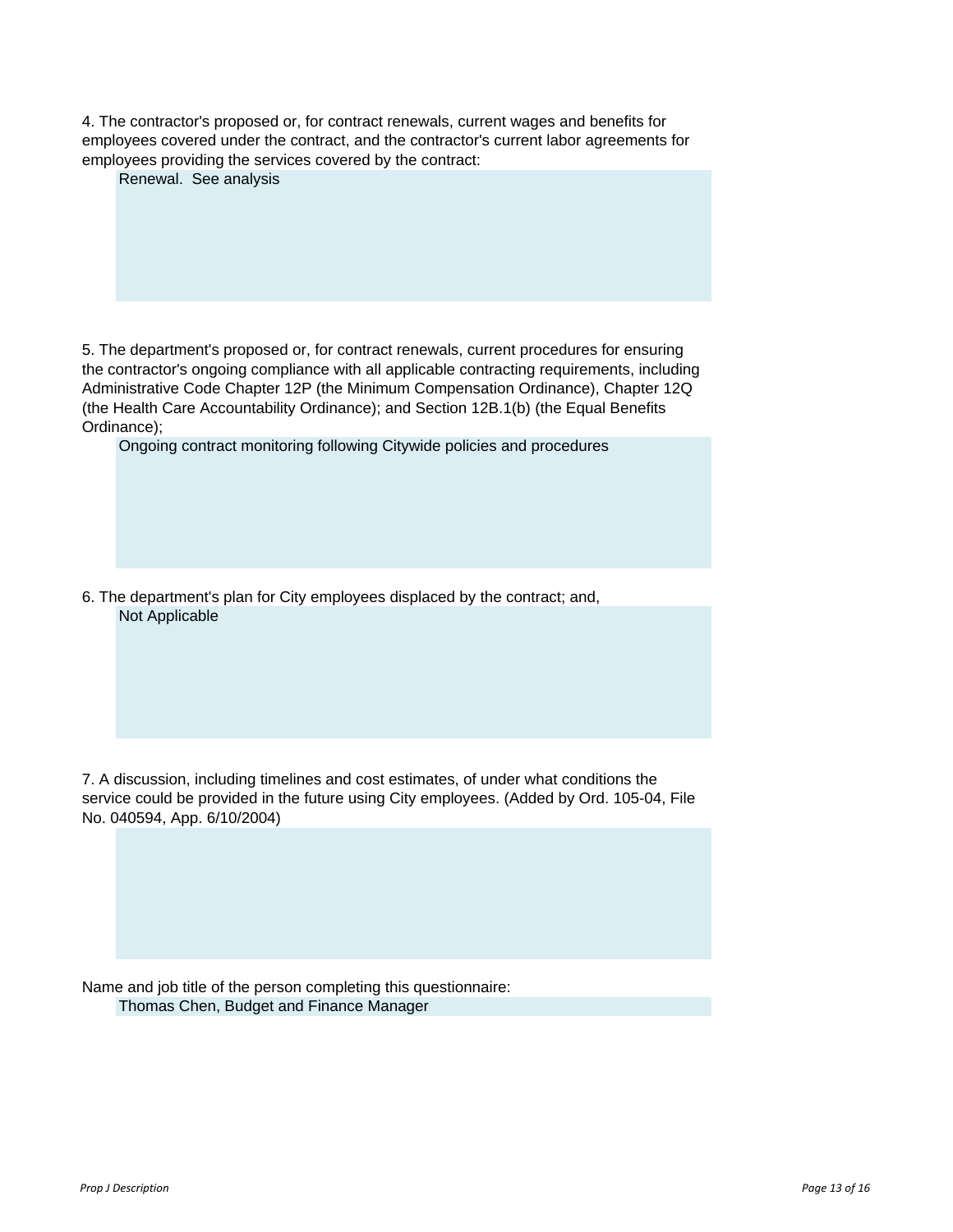# **PROP J ANALYSIS SUMMARY**

Department of Homeless and Supportive Housing Security

FISCAL YEAR 2020‐21

# **City cost if services are not contracted out**

|                                           |    | low range |      | high range |
|-------------------------------------------|----|-----------|------|------------|
| <b>Total Annual Salary</b>                | \$ | 207,252   | \$   | 251,833    |
| <b>Total Other Pay</b>                    | \$ | 31,088    | \$   | 37,775     |
| <b>Total Fringe Benefits</b>              | \$ | 132,761   | \$   | 147,348    |
| <b>Additional City Costs</b>              | \$ | 6,500     | \$   | 6,500      |
|                                           | \$ | 377,601   | \$   | 443,456    |
| City cost if services are contracted out  |    |           |      |            |
| <b>Contract Cost</b>                      | S  | 231,101   | -S   | 265,441    |
| <b>City Contract Monitoring</b>           |    | 11,983    | \$   | 12,936     |
|                                           | \$ | 243,084   | \$   | 278,377    |
|                                           |    |           |      |            |
| <b>City Savings from Contracting Out,</b> |    |           |      |            |
| Savings/(Cost)                            | \$ | 134,517   | - \$ | 165,079    |

36% 37%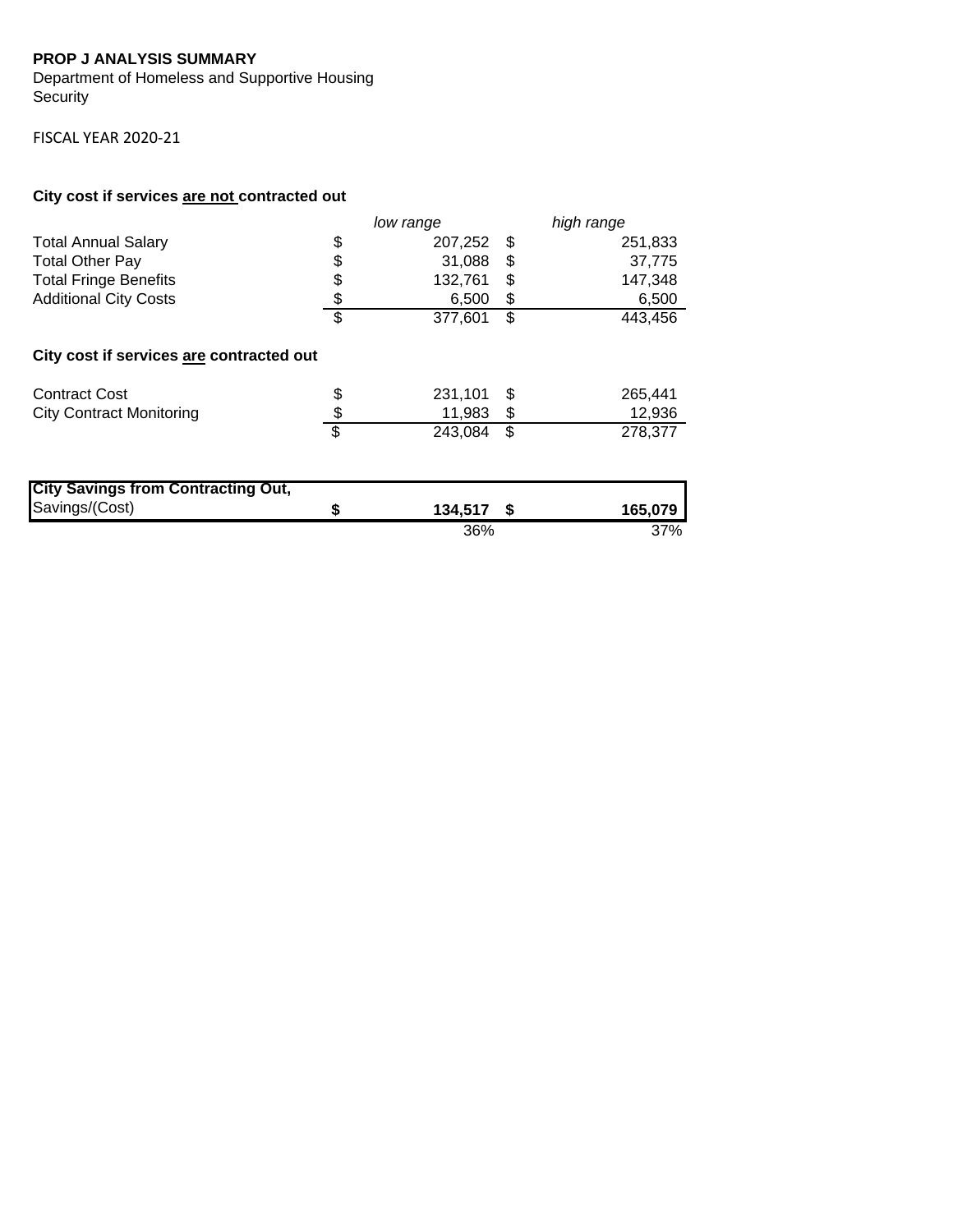# **Please Fill Out Blue Shaded Areas Only.**

# [DEPARTMENT] [PS DIVISION CODE + TITLE] Security COMPARATIVE COSTS OF CONTRACTING VS. IN-HOUSE SERVICES (1) (2) **FISCAL YEAR 2020‐21**

### **ESTIMATED CITY COSTS:**

|                                            |                  | <b>PROJECTED PERSONNEL COSTS</b> |                                 |      |       |                    |                             | Fringe Benefit costs. |           |                       |            |          |                 |                |                  |
|--------------------------------------------|------------------|----------------------------------|---------------------------------|------|-------|--------------------|-----------------------------|-----------------------|-----------|-----------------------|------------|----------|-----------------|----------------|------------------|
|                                            |                  |                                  | Bi-Weekly Rate per FTE          |      |       | <b>Annual Cost</b> |                             |                       |           |                       |            |          |                 |                |                  |
|                                            |                  | # of Full Time<br>Equivalent     |                                 |      |       |                    |                             | Year<br>(BY, aka      | Job Class |                       |            | 5010     | 5130            |                | Total Sal &      |
| Job Class Title                            | Class            | Positions                        | Low                             | High |       | Low                | High                        | FY 20/21)             | Number    | Job Class Title       | <b>FTE</b> | Salary   | <b>Benefits</b> |                | Ben              |
| <b>Security Guard</b>                      | 8202.00          | $4.0$ \$                         | 1,978 \$                        |      | 2,403 | \$<br>207,252      | 251,833                     | FY 20/21              | 8,202     | <b>Security Guard</b> | 1.00       | \$62,877 | 36,837<br>\$    | l \$           | 99,714           |
| Ю                                          | 0.00             |                                  |                                 |      |       |                    |                             |                       |           |                       | 1.00       |          |                 |                | $\sim$           |
| 0                                          | 0.00             |                                  |                                 |      |       |                    |                             |                       |           |                       | 1.00       |          |                 |                | $\sim$           |
| 0                                          | 0.00             |                                  |                                 |      |       |                    | $\overline{\phantom{a}}$    |                       |           |                       | 1.00       |          |                 |                | $\sim$           |
| 0                                          | 0.00             |                                  |                                 |      |       |                    |                             |                       |           |                       | 1.00       |          |                 |                | $\sim$ 100 $\mu$ |
| O                                          | 0.00             |                                  |                                 |      |       |                    | $\overline{\phantom{a}}$    |                       |           |                       | 1.00       |          |                 |                | $\sim$           |
| 0                                          | 0.00             |                                  |                                 |      |       |                    |                             |                       |           |                       | 1.00       |          |                 |                | $\sim$           |
| 0                                          | 0.00             |                                  |                                 |      |       |                    |                             |                       |           |                       | 1.00       |          |                 |                | $\sim$           |
| 0                                          | 0.00             |                                  |                                 |      |       |                    |                             |                       |           |                       | 1.00       |          |                 |                | $\sim$           |
|                                            | 0.00             |                                  |                                 |      |       |                    |                             |                       |           |                       | 1.00       |          |                 | $\mathfrak{S}$ | $\sim$           |
| Holiday Pay (if applicable)                | n/a              | n/a                              |                                 |      |       |                    |                             |                       |           |                       |            |          |                 |                |                  |
| Night / Shift Differential (if applicable) | n/a              | n/a                              |                                 |      |       |                    |                             |                       |           |                       |            |          |                 |                |                  |
| Overtime Pay (if applicable)               | n/a              | n/a                              |                                 |      |       | 31,088             | 37,775                      |                       |           |                       |            |          |                 |                |                  |
| Other Pay (if applicable)                  | n/a              | n/a                              |                                 |      |       |                    |                             |                       |           |                       |            |          |                 |                |                  |
|                                            | <b>Total FTE</b> | 4.0                              |                                 |      |       |                    |                             |                       |           |                       |            |          |                 |                |                  |
|                                            |                  |                                  | Total Salary Costs--->          |      |       |                    | $$207,252.48$ $$251,833.35$ |                       |           |                       |            |          |                 |                |                  |
|                                            |                  |                                  | Total of Other Compensation---> |      |       |                    | S 31,087.87 S 37,775.00     |                       |           |                       |            |          |                 |                |                  |

|                                |           | <b>FRINGE BENEFITS</b> |              |              |
|--------------------------------|-----------|------------------------|--------------|--------------|
|                                | Job Class | \$ Amount              |              |              |
| Benefits per FTE--Job Class #: | 8.202     | 36837                  |              |              |
| Benefits per FTE--Job Class #: |           |                        |              |              |
| Benefits per FTE--Job Class #: |           |                        |              |              |
| Benefits per FTE--Job Class #: |           |                        |              |              |
| Benefits per FTE--Job Class #: |           |                        |              |              |
| Benefits per FTE--Job Class #: |           |                        |              |              |
| Benefits per FTE--Job Class #: |           |                        |              |              |
| Benefits per FTE--Job Class #: |           |                        |              |              |
| Benefits per FTE--Job Class #: |           |                        |              |              |
| Benefits per FTE--Job Class #: |           |                        |              |              |
|                                |           |                        | Low          | High         |
| <b>Total Fringe Benefits</b>   |           |                        | \$132,760.88 | \$147,348,00 |

#### $$5,000$  \$ 5,000  $$ 1,500 \$ 1,500$  $\texttt{\$}$  -  $\texttt{\$}$  -\$ - - \$ Total Capital & Operating **6,500** \$ 6,500 \$ 6,500 **ADDITIONAL CITY COSTS** supplies and uniform radios/communication equipment

### **COST COMPARISON SUMMARY**

| <b>ESTIMATED TOTAL CITY COST</b><br>LESS: ESTIMATED TOTAL CONTRACT COST | \$377,601.24 \$443,456.35<br>$-$ \$ | $\sim$  |
|-------------------------------------------------------------------------|-------------------------------------|---------|
| <b>ESTIMATED SAVINGS</b>                                                | 377.601 \$                          | 443.456 |
| % of Savings to City Cost                                               | 100%                                | 100%    |

Comments/Assumptions<u>:</u><br>1. FY XXXX would be/was the first year these services are/were contracted out.<br>2. Salary levels reflect proposed salary rates effective July 1, 2018. Costs are represented as annual 12 month costs

3. Variable fringe benefits consist of Social Security, Medicare, employer retirement, employee retirement pick-up and long-term

4. Fixed fringe benefits consist of health and dental rates plus an estimate of dependent coverage. <List any other comments or assumptions>

# **Salary and Benefits for Each Job Class from Enterprise Planning FTE Cost Report**

Complete this with the cost of 1.0 FTE; the actual FTE needs will be calcuated in the Personnel and Fringe Benefit costs.

| Low     |   | High    | Year<br>(BY, aka<br>FY 20/21) | Job Class<br>Number | Job Class Title       | <b>FTE</b> | 5010<br>Salary | 5130<br><b>Benefits</b> |     | Total Sal &<br><b>Ben</b> |
|---------|---|---------|-------------------------------|---------------------|-----------------------|------------|----------------|-------------------------|-----|---------------------------|
| 207,252 | S | 251,833 | FY 20/21                      | 8,202               | <b>Security Guard</b> | 1.00       | $$62,877$ \$   | 36,837                  | \$  | 99,714                    |
|         |   | -       |                               |                     |                       | 1.00       |                |                         |     | -                         |
|         |   | -       |                               |                     |                       | 1.00       |                |                         |     | -                         |
|         |   | -       |                               |                     |                       | 1.00       |                |                         |     | $\overline{\phantom{a}}$  |
|         |   | -       |                               |                     |                       | 1.00       |                |                         |     | -                         |
|         |   | -       |                               |                     |                       | 1.00       |                |                         |     | $\overline{\phantom{a}}$  |
|         |   | -       |                               |                     |                       | 1.00       |                |                         |     | $\overline{\phantom{a}}$  |
|         |   | -       |                               |                     |                       | 1.00       |                |                         |     | -                         |
|         |   | -       |                               |                     |                       | 1.00       |                |                         |     | -                         |
|         |   |         |                               |                     |                       | 1.00       |                |                         | \$. | $\overline{\phantom{a}}$  |